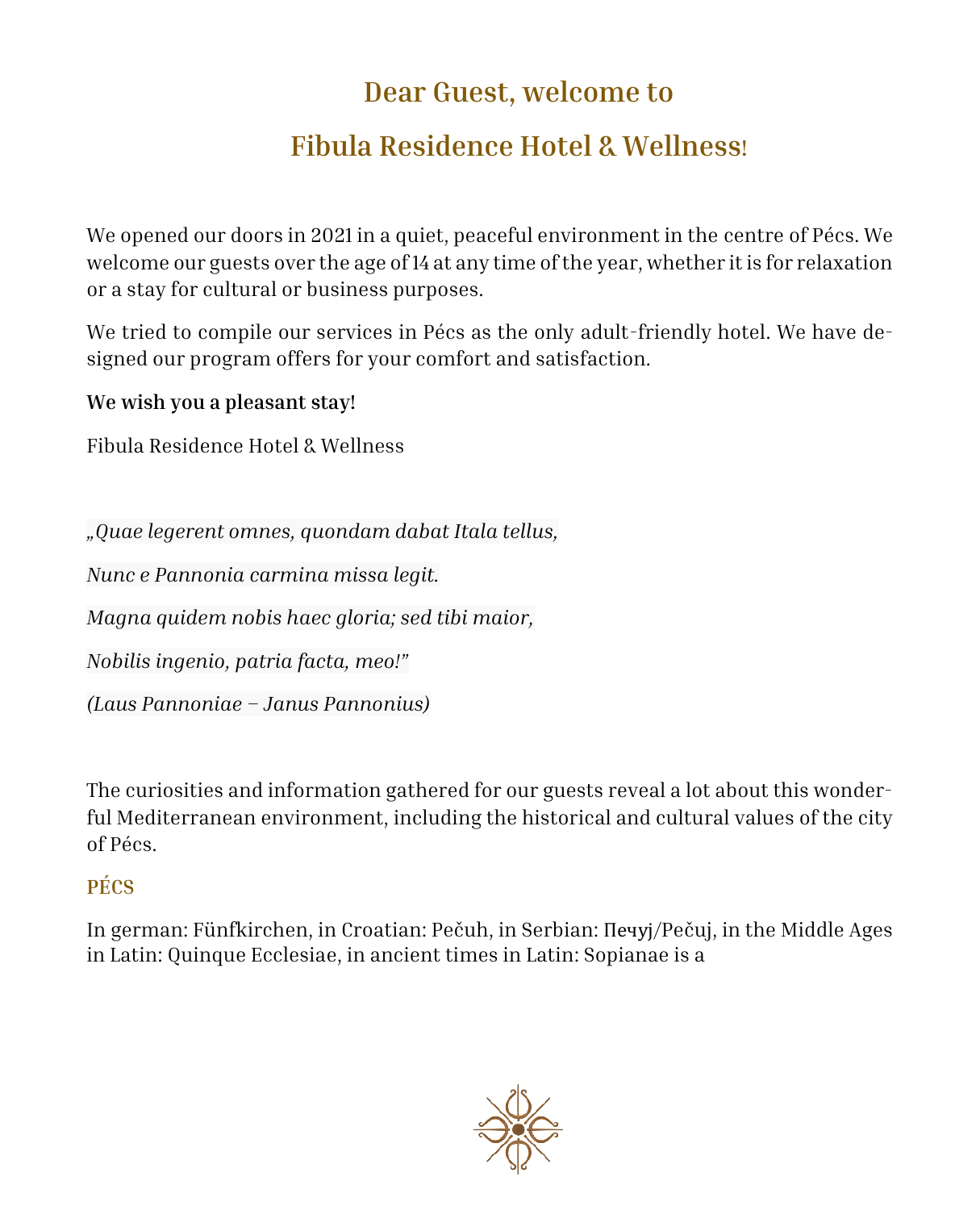County town in the southwestern part of Hungary, it is the fifth-largest settlement in the country after Budapest, Debrecen, Szeged, and Miskolc. It is the largest settlement in Transdanubia. It is the seat of Baranya County and the district of Pécs, the center of Southern Transdanubia.

For those who are wondering what real-time travel can be like, this is our recommended program to roam the city of Pécs, where two millennia of history surrounds people from the Roman-era early Christian cemetery to the Turkish mosque to the museum quarter.

In the countryside inhabited by the Celtic and Pannonian tribes in the early 2nd century, the Romans founded a city called Sopianae. By the 4th century, the settlement had become a provincial seat and one of the major centers of early Christianity. The building complex of early Christian burial chambers from this period was inscribed on the World Heritage List (Cella Septichora) by the UNESCO World Heritage Committee in December 2000.

In 1009, King St. Stephen has founded the bishopric, and in 1367 King Louis the Great founded the first Hungarian university in Pécs. Medieval Pécs was made one of the centers of the country's cultural and artistic life by Bishop Janus Pannonius, a great poet of Hungarian humanism and the most prominent representative of Latin-language Hungarian poetry.

After 150 years of the Turkish occupation - from this period our rich architectural monuments have survived, such as the mosque of Pasha Gaz Gazi in the main square of the city. In 1780, Pécs received the rank of a free royal city from Queen Maria Theresa. After that, strong civilization and economic development began. Industrialization accelerated significantly in the first half of the 19th century, with Zsolnay pottery, Littke champagne, and Angster organ becoming world-famous.

The city offers many opportunities for recreation and culture. Named the European Capital of Culture in 2010, Pécs's truly vibrant intellectual life is characterized by hosting the University Days (PEN), the Wine Song Festival, and the Outdoor Games, the Pécs Days, the Festival of Light or the National Theater Meeting (POSZT) festivals. This way, everyone can find the right one for their needs, be it a lover of classical or light music.

We can take walks in the cozy little streets of the city, but if we feel like it, we can sit in the Pécs National Theatre for a performance, in case one would fancy exercise, a hike in the Mecsek is always great, but we can also relax in the parks in the city centre. If required, it is possible to discover the beauties of our city, as well

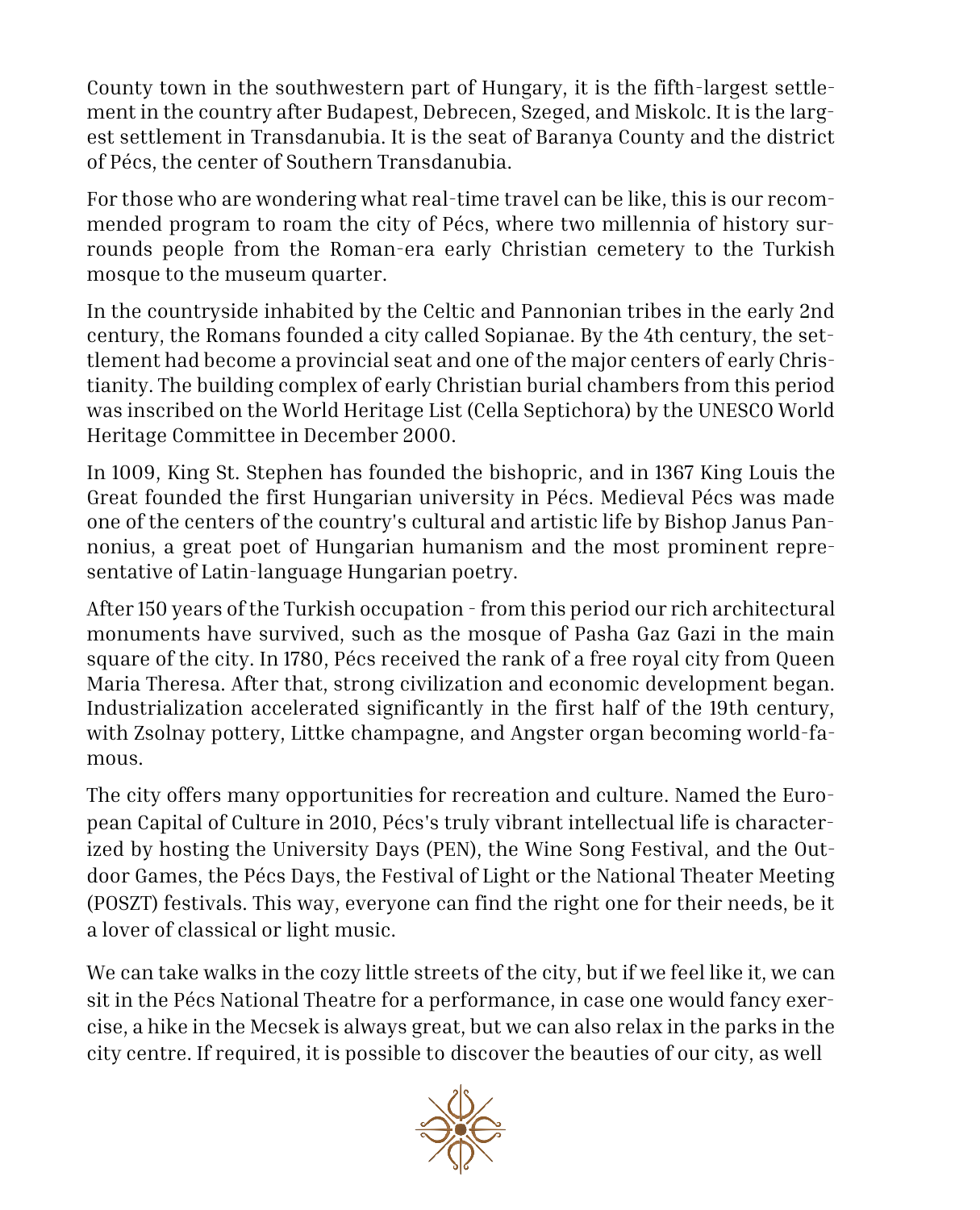as the surrounding places, with the help of a tour or tour guide, indicated at our reception

#### **Museums**

Modern [Hungarian](https://hu.wikipedia.org/wiki/Modern_Magyar_K%C3%A9pt%C3%A1r) Gallery

[Csontváry Museum](https://hu.wikipedia.org/wiki/Csontv%C3%A1ry_M%C3%BAzeum)

[Martyn Ferenc Museum](https://hu.wikipedia.org/wiki/Martyn_Ferenc_M%C3%BAzeum)

[Victor Vasarely Museum](https://hu.wikipedia.org/wiki/Victor_Vasarely_M%C3%BAzeum_(P%C3%A9cs))

[Amerigo Tot Museum](https://hu.wikipedia.org/wiki/Amerigo_Tot_M%C3%BAzeum)

[Schaár Erzsébet: "Street"](https://hu.wikipedia.org/wiki/Scha%C3%A1r_Erzs%C3%A9bet:_%E2%80%9EUtca%E2%80%9D)

Mining Museum

Janus Pannonius Archaeological Museum

#### **Theatres**

[Bóbita Puppet Theater](https://hu.wikipedia.org/wiki/B%C3%B3bita_B%C3%A1bsz%C3%ADnh%C3%A1z) 

[Janus University](https://hu.wikipedia.org/wiki/Janus_Egyetemi_Sz%C3%ADnh%C3%A1z) Theatre

[Pécsi Harmadik Theatre](https://hu.wikipedia.org/wiki/P%C3%A9csi_Harmadik_Sz%C3%ADnh%C3%A1z)

Croatian Theater in Pécs

[National](https://hu.wikipedia.org/wiki/P%C3%A9csi_Nemzeti_Sz%C3%ADnh%C3%A1z) Theatre in Pécs

#### **FIBULA**

During the 5-year archaeological excavations in the 4000 m2 area of our complex, almost 4,000 Roman coins were found in the ground, as well as a fibula, which we might even call today a safety needle, worn by Emperor Diocletian's soldiers as a costume ornament. The higher a soldier was, the larger the size of the fibula he wore. Thus, the

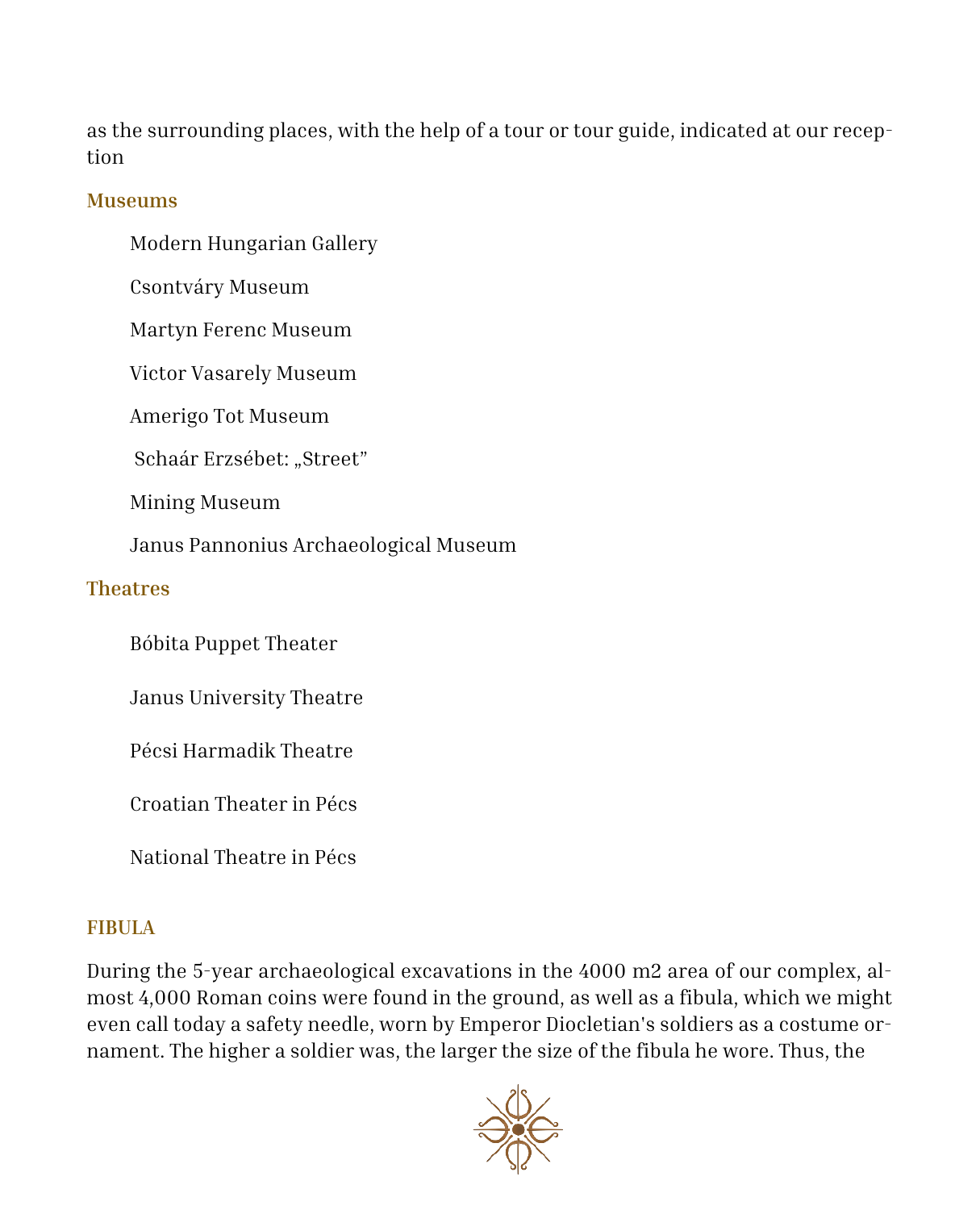fibula found in our area, with its length of 13 cm, made of bronze and decorated with gold, is one of the most valuable, priceless jewels, which has been exhibited at the Janus Pannonius Archaeological Museum, or is just a "country traveler". The onion-head fibula found gave the idea to the hotel owners, thus commemorating the past so that this interesting Latin word is not forgotten. Hence the name of the hotel.

# **TÜKE**

As a resident of Pécs and as a visitor to Pécs, we can come across this word in countless cases. Eg Tüke bus, Tüke Prize etc. Even as local, many people are unaware of its exact meaning, so now we are going to tell you this "secret" of what it means.

Previously, the descendants of the families of Pécs who had a small vineyard and press house on the Deindol, Makár, or Szkókó hills of the Mecsek Hills were called to their mirror. Like the vineyard, which does not bother with transplantation, the children of the native families of Pécs did not break away from the city.

The family of a "Tüke" has lived in Pécs for at least 3 generations (parent, grandparent, and great-grandparent), so it has deep roots like the vine.

Nowadays, the Tüke Prize is awarded every year to a citizen of Pécs who works for Pécs and helps the development of our hometown, who has done a lot to preserve the city's reputation.

# **TÜKE – FOUNTAIN**

At the western end of Citrom Street (the southern street of our complex) is the Tüke ornamental well opposite the Post Office Palace, with eosin glazed inserts made of Zsolnay pyrogranite ceramics, which show the ancient vines twisting together and clinging to their roots.

#### **CIRFANDLI**

In Hungary, this dense, light red berry grape variety, Cirfandli, is grown exclusively in the Pécs region of the Mecsekalja wine region. They are bottled from dry to sweet wines.

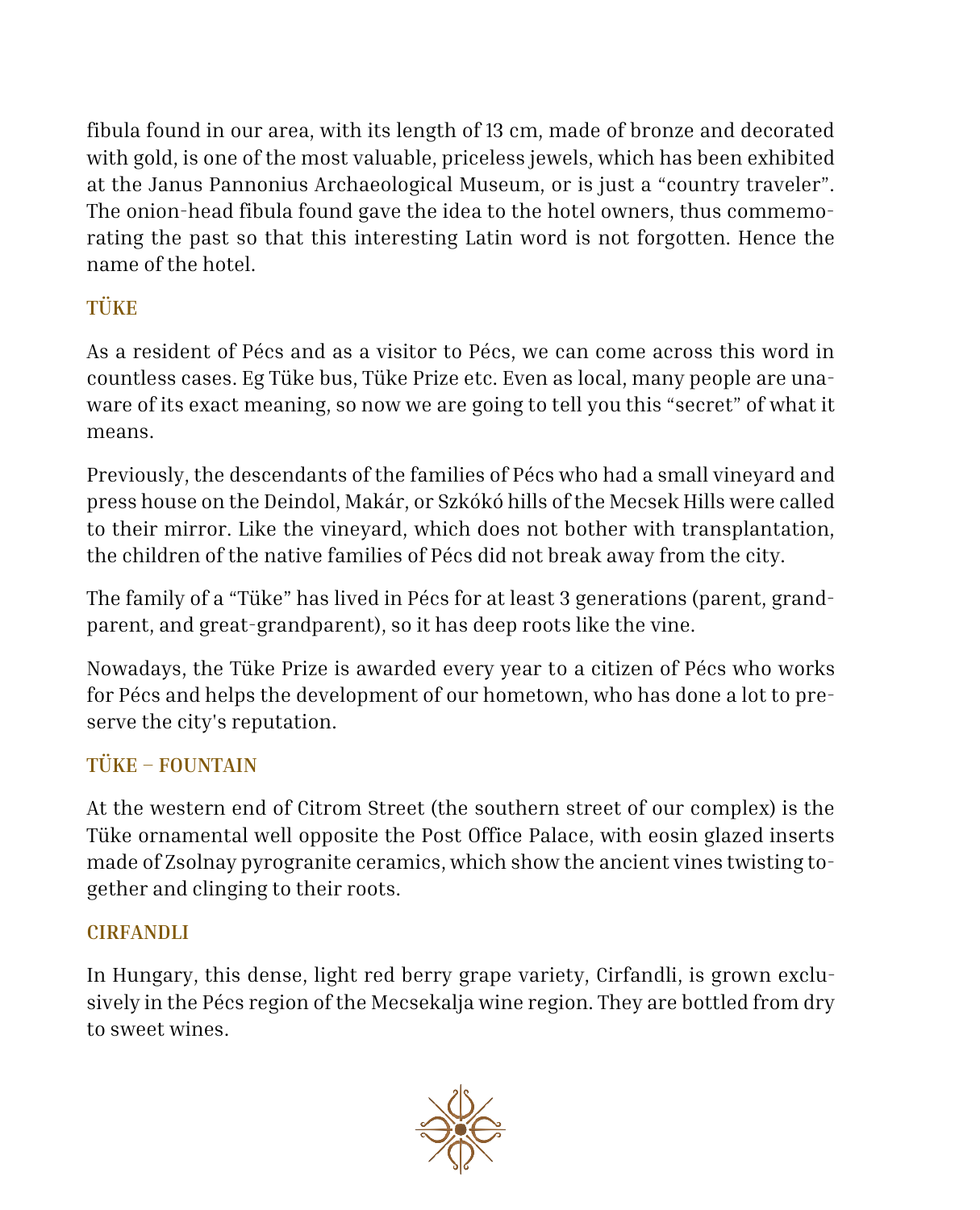#### **ZSOLNAY Quarter**

Among the many sights of the city, the Zsolnay Cultural Quarter, which was declared Hungarian in 2014, stands out. The Zsolnay family, known for their porcelain production, lived and worked in this place in the 19th and 20th centuries.

#### **EOZIN**

At the National Millennium Exhibition in 1896, Vilmos Zsolnay presented his technique called eosin in the wake of the Greek "eos" (dawn), which was an undivided success. The production of eosin still requires handicrafts, and its special feature is the iridescent light of the surfaces in addition to the rich color scheme.

#### **SAFAER**

The porcelain faience, decorated with high-fire glaze, won a gold medal at the 1878 Paris World's Fair. The Zsolnay factory established its world reputation with this technology. It was characterized by a slightly embossed high-fire glaze

Applied to a yellowish base glaze, in an extremely varied color with a gold contour. The decoration was drawn primarily from Hungarian folk art and the art of the Middle East, and the 1880s onwards in China and Japan.

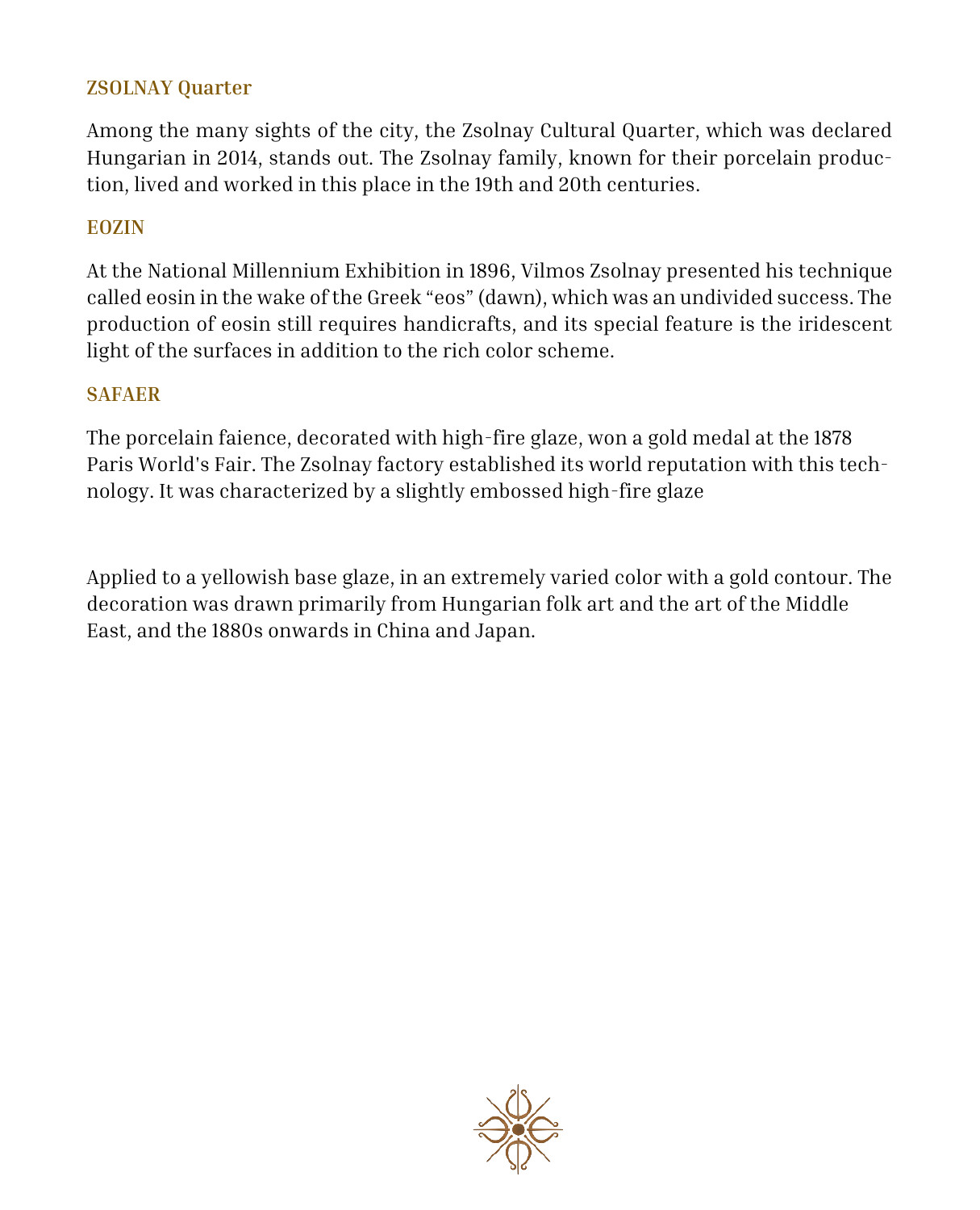# Our famous people from Pécs without the need for completeness:

| Equal opportunities activist, model: | Fanni Weisz                                          |
|--------------------------------------|------------------------------------------------------|
| Conductor:                           | Aurél Tillai                                         |
| Poet:                                | Janus Pannonius                                      |
| Artist/craftsman:                    | Vilmos Zsolnay - ceramist                            |
|                                      | József Angster – organ master                        |
|                                      | János Hamerli - glove manufacturer                   |
|                                      | Victor Vasarely - painter                            |
| Doctor:                              | Lajos Papp $-$ cardiologist                          |
| Politician:<br>2005-2010)            | László Sólyom (President of the Republic of Hungary  |
| Athlete:<br>swimmer                  | Katinka Hosszú - multiple Olympic and world champion |
| Reporter:                            | Vujity Tvrtko                                        |
| TV presenter, writer:                | Tamás Frey                                           |
| Music bands:                         | Punnany Massif                                       |
|                                      | Halott Pénz                                          |
|                                      | Kiscsillag                                           |
|                                      | Kispál és a Borz                                     |
|                                      | 30Y                                                  |

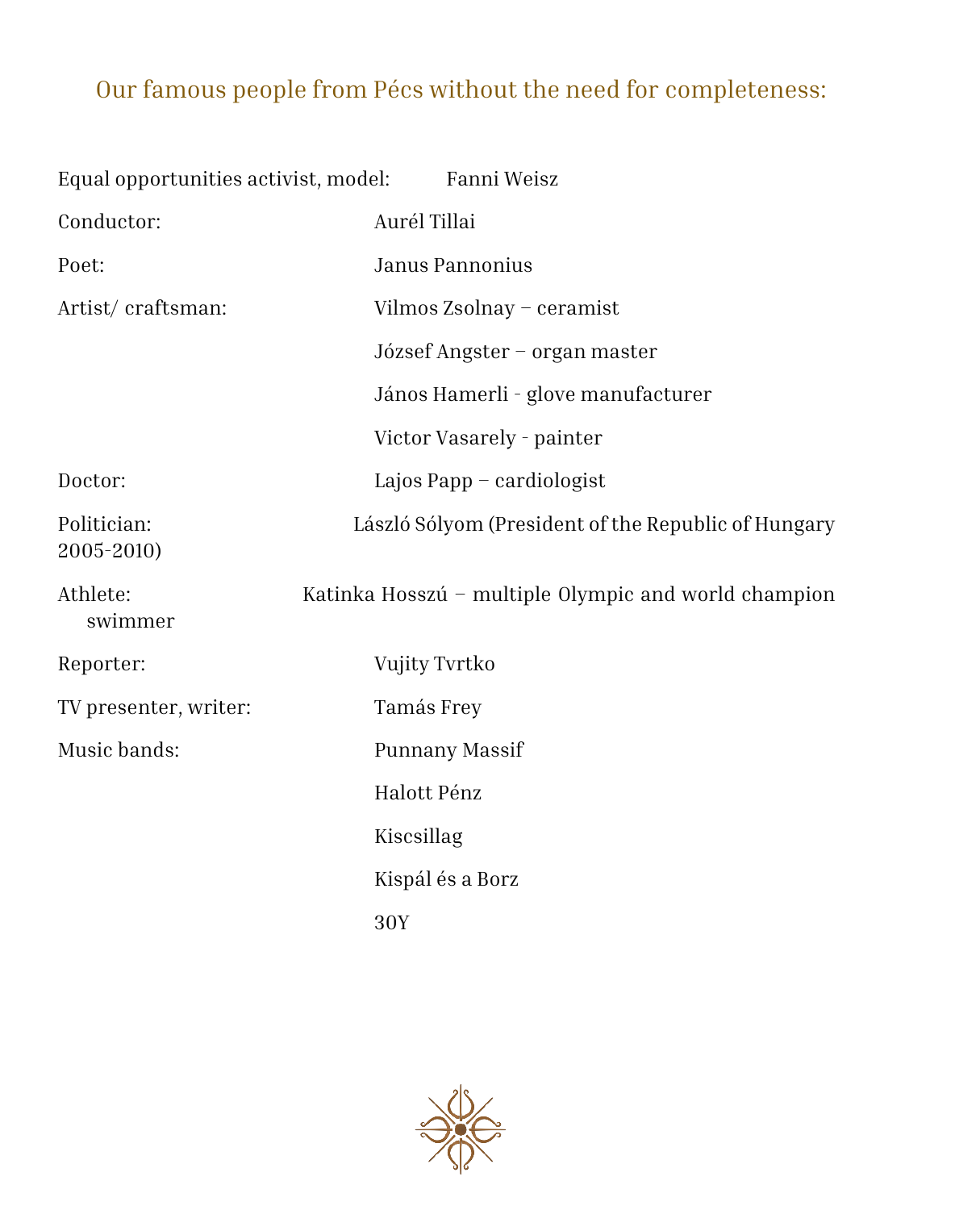# **Hiking opportunities**

**If required, it is possible to discover the beauties of our city and the surrounding areas with the help of a tour or tour guide, indicated at our reception.**

Pécs downtown sightseeing

Pécs Tettye seightseeing

TV-tower

Zoo

Light rail (intermittent)

We can provide our forest and special tour offers, which lead through wonderful landscapes, either individually or with the help of a tour guide with our own small bus. For hikers, we have mentioned a few of the many excursion destinations, of course, in addition to the following, the Mecsek Hills offer plenty of opportunities.

Abaliget - Stalactite cave

Harkány – Thermal bath

Jakabhegy – Pálos Monastery - Babás Stones

Kán – Once upon a time village…

Kis-Tubes – Flóra Resting place

Malomvölgy – Arboretum

Máriagyűd - Pilgrimage site

Mohács – The Busó Festival of Mohács

Nagynyárád – kékfestő

Óbánya – Pisztrángos - Kisújbánya

Orfű (intermittent: wild onions) – Pécs lake

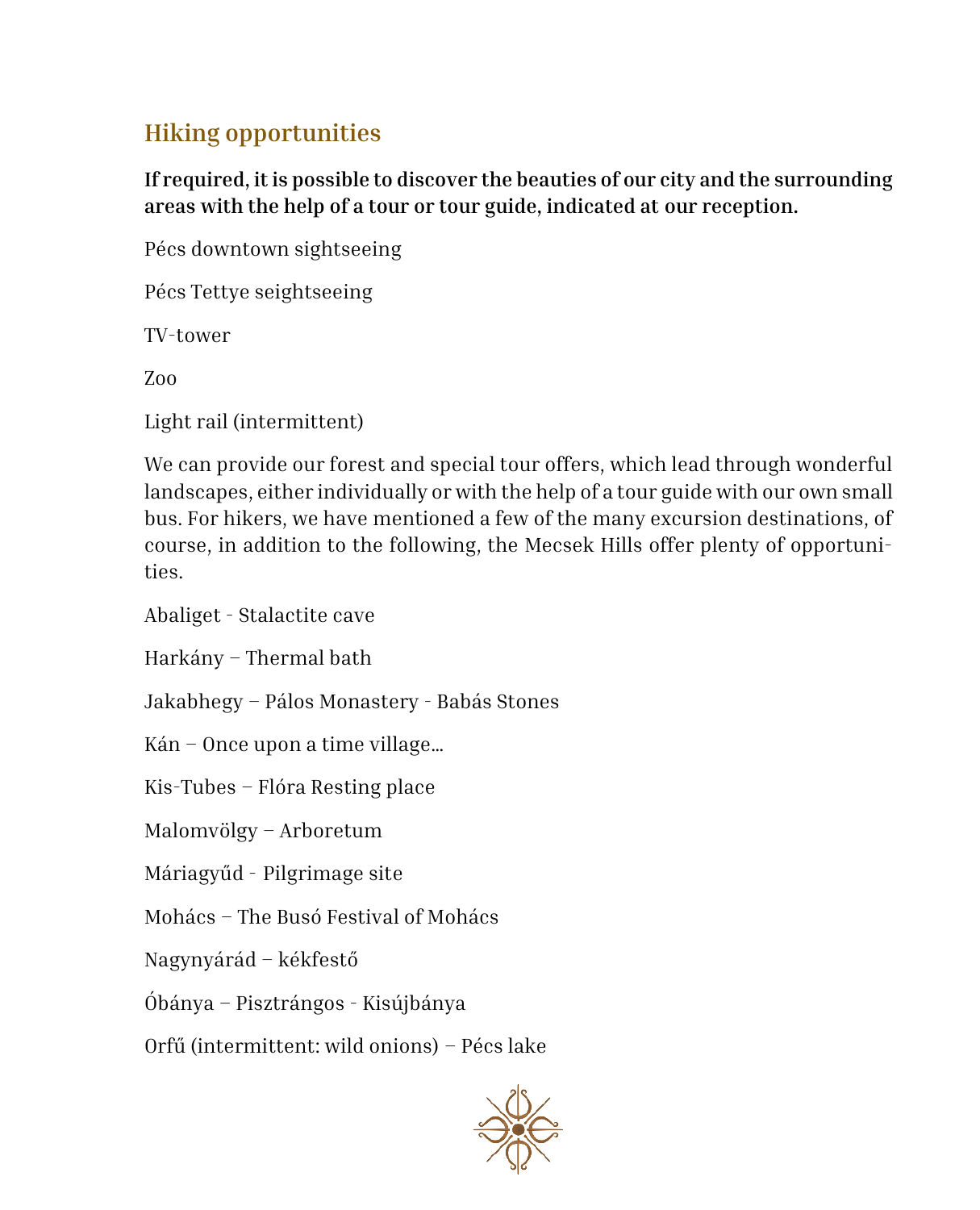Palkonya – Wine cellars Püspökszentlászló – trip Sátorhely – battle of Mohács memorial site, Siklós - Castle Szigetvár - Castle TUBES – lookout tower Villány – Wine tours Zengővárkony – Egg Museum

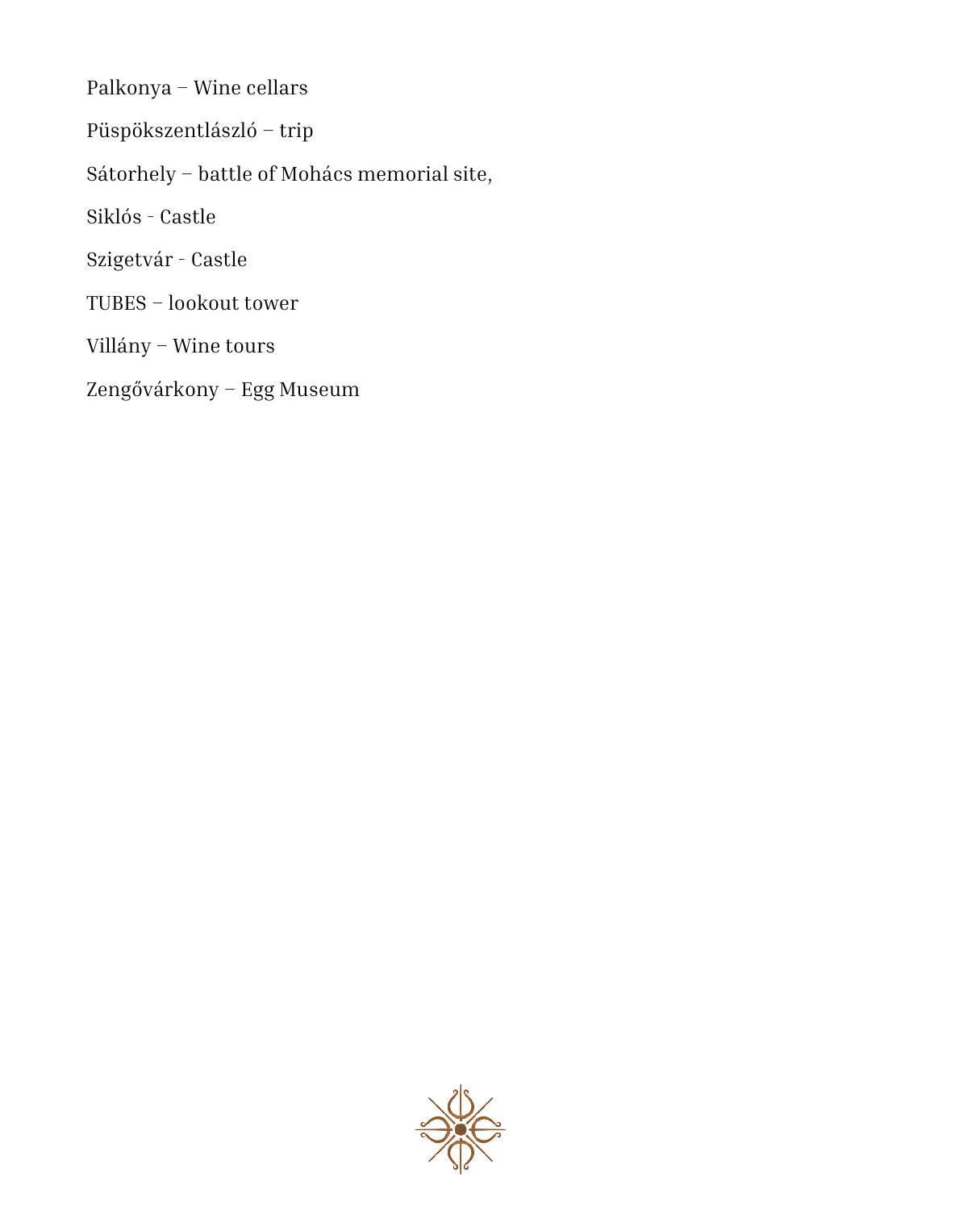# **TELEPHONE GUIDE**

Reception: 101 Wellness reception: 102 Office: 103 Segway Pécs office: 104

*To call another room: Dial the telephone extension which belongs to the required room number.*

| $101 - 121$ | $201 - 131$ $E/1 - 151$ |             |  | $D/1 - 161$ |                         |             |             |
|-------------|-------------------------|-------------|--|-------------|-------------------------|-------------|-------------|
| $102 - 122$ |                         | $202 - 132$ |  | $E/2 - 152$ |                         |             | $D/2 - 162$ |
| $103 - 123$ |                         | $203 - 133$ |  | $E/3 - 153$ |                         |             | $D/3 - 163$ |
| $104 - 124$ | $204 - 134$             |             |  |             | $E/4 - 154$ $D/4 - 164$ |             |             |
| $105 - 125$ |                         |             |  |             | $E/5 - 155$             | $D/5 - 165$ |             |
| $106 - 126$ |                         |             |  | $E/6 - 156$ |                         |             | $D/6 - 166$ |
| $107 - 127$ |                         |             |  |             | $E/7 - 157$ D/7 - 167   |             |             |
| $108 - 128$ |                         |             |  |             |                         |             | $D/8 - 168$ |
| $109 - 129$ |                         |             |  |             |                         |             |             |
| $110 - 130$ |                         |             |  |             |                         |             |             |
|             |                         |             |  |             |                         |             |             |
| $01 - 111$  |                         |             |  |             |                         |             |             |
| $02 - 112$  |                         |             |  |             |                         |             |             |
| $03 - 113$  |                         |             |  |             |                         |             |             |

External calls: Possible to make at the reception.

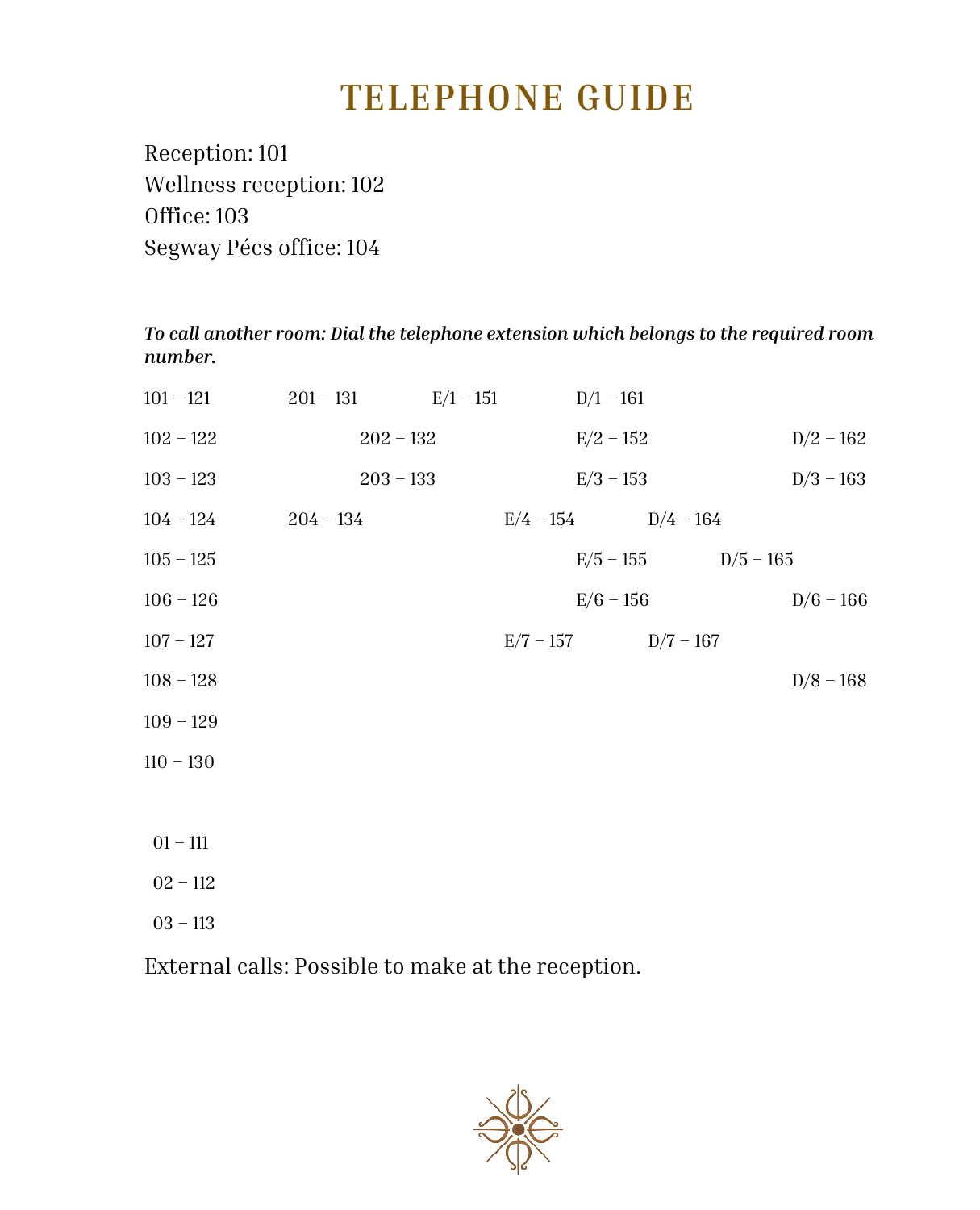# **TV AND RADIO CHANNEL LIST**

# **TV channels**

# **Hungarian radios**

- 1. Duna HD
- 2. Duna World
- 3. M1 HD
- 4. M4 Sport
- 5. Pesti TV
- 6. Izaura TV
- 7. M2 HD
- 8. M5 HD
- 9. RTL Klub
- 10. Spektrum
- 11. TV2
- 12. Dikh TV
- 13. BBC World News
- 14. NHK World Japan
- 15. Aljazeera English
- 16. ZDF
- 17. 3sat
- 18. KIKA
- 19. Eurosport



20. Euronews

- 22. VOX Austria
- 23. RTL II Austria
- 24. Super RTL
	- Austria
- 1. Bartók Rádió
- 2. Dankó Rádió
- 3. Kossuth Rádió
- 4. Petőfi Rádió

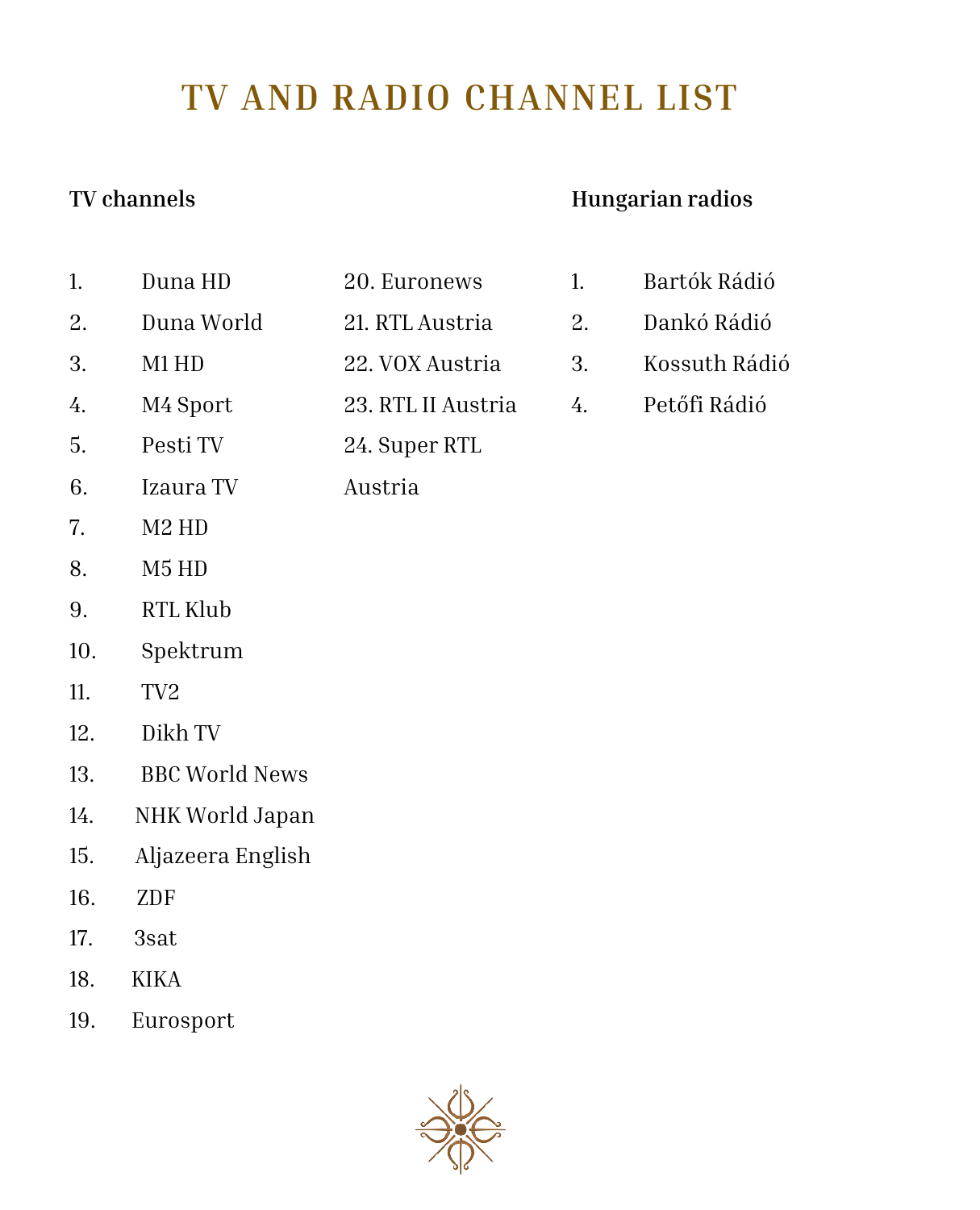# **HEALTH CONTACTS**

# **Medical Service**

Janus Pannonius Klinikai Tömb (volt 400 ágyas klinika) Adress: 7624 Pécs, Ifjúság útja 13. Phone: +36 72 505-104

**Pharmacy on duty**

SIPO Zsolnay Patika Adress: Zsolnay Vilmos u. 8. (Penny Market mellett) Phone: +36 72 516 760

# **Dentist**

Fogászati és Szájsebészeti Klinika Adress: 7621 Pécs, Dischka Győző u. 5 Phone: +36 72 535 901

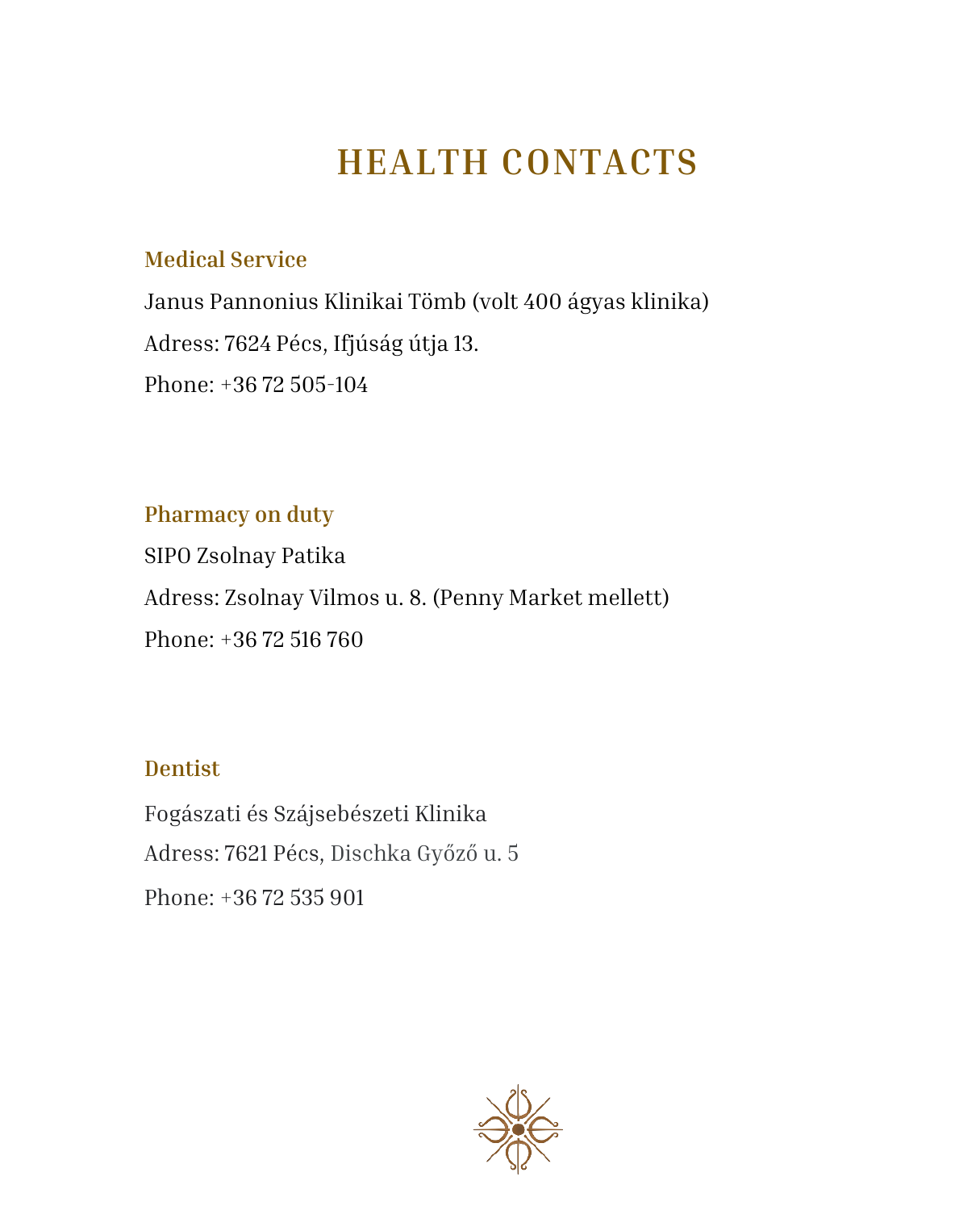# **FIRE SAFETY REGULATIONS**

The purpose of our hotel is to provide a peacefully recreation for our Guests.

In order to reach this purpose please follow the instructions below:

- 1. It is forbidden to bring highly flammable and explosive substances to the area of the hotel.
- 2. The rooms, suites, apartments and the full equipment must be used only for their purposes.
- 3. Using open flame (candle etc.) is prohibited!
- 4. It is forbidden to smoke in the rooms! The hotel is equipped with a smoke alarm system for its entire area. In case of causing fake alarm, the causer must pay for the firefighters for getting off.
- 5. Before leaving the accommodation, please be aware to turn off everything that may cause fire (TV, electronical devices etc.)

**In case of naticing fire, report it at the Reception (phone: 300) immediately!**

**In case of a fire alarm please follow the escape route and leave the building immediately! The gathering place is the outside parking lot.** 

**Follow all of our colleagues' instructions and keep calm!**

Thank you for your cooperation!

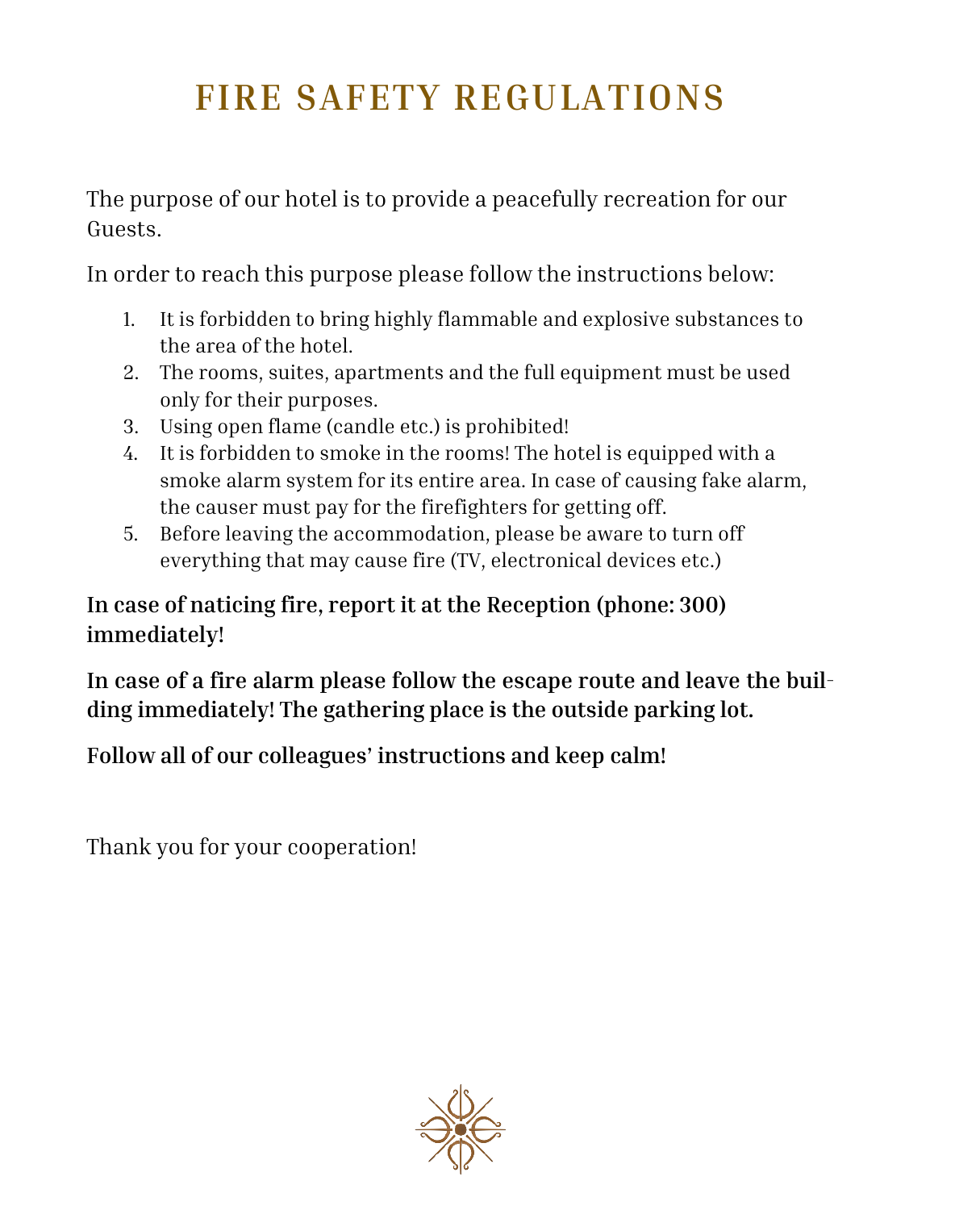# **OUR PROGRAMME OFFER**

#### **Segway tours**

All tours of SegwayPécs start from the store (7621 Pécs, Irgalmasok utca 16.), where the guests can learn how to use the Segway with confidence.



#### **1. Cool- tour ( ~1 hours)**

The tour starts in the center of Pécs, at Kossuth Square. During the tour, our guests can discover the most outstanding cultural treasures of Pécs and the special atmosphere of the city center. *Price of the tour: 6 190 HUF/person*

#### **1. Mediterranean tour (~2 hours)**

After learning how to use the Segway, our guests will get familiar with the main sights of the center of Pécs, with many interesting facts and stories. After that, the rest of the trip is optional: Tettye - Havihegy or Zsolnay Cultural Quarter.

> *Price of the tour: 8 890 HUF/person*



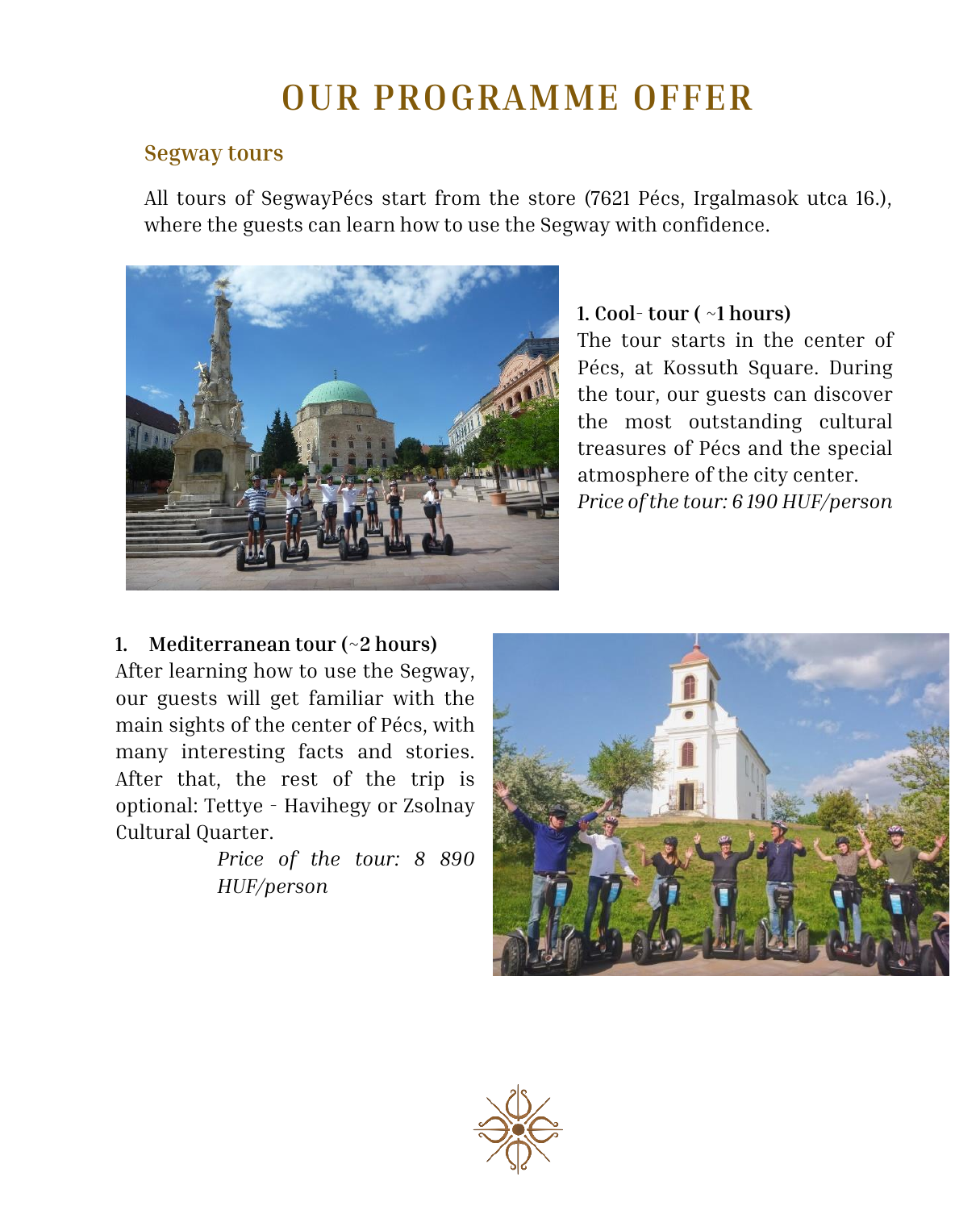#### **2. Malomvölgyi lake circle (~ 3 hours)**

After learning how to use the Segway, we will take you by minibus to the start-



ing point of the tour.

The Malomvölgy Arboretum is just a few kilometers from Pécs. Our Segway tour in the picturesque surroundings of the Malomvölgyi lake and park forest is an unforgettable experience in every season.

*Price of the tour: 10 690 HUF/person*

#### **3. Orfűi tour (~4 hours)**

After learning how to use the Segway, we will take you in our minibus to the parking lot in Remeterét. From here we will roll on the Segway along the cycle path through the Mecsek and then through the forest to Orfű. We continue our tour around the lake.

As an optional activity you can choose: (approx. 30 minutes):

In good weather, either swimming on the free beach or ordering/eating freshly baked pizza.



We return to Pécs by minibus. *Price of the tour: 13 490 HUF/person*

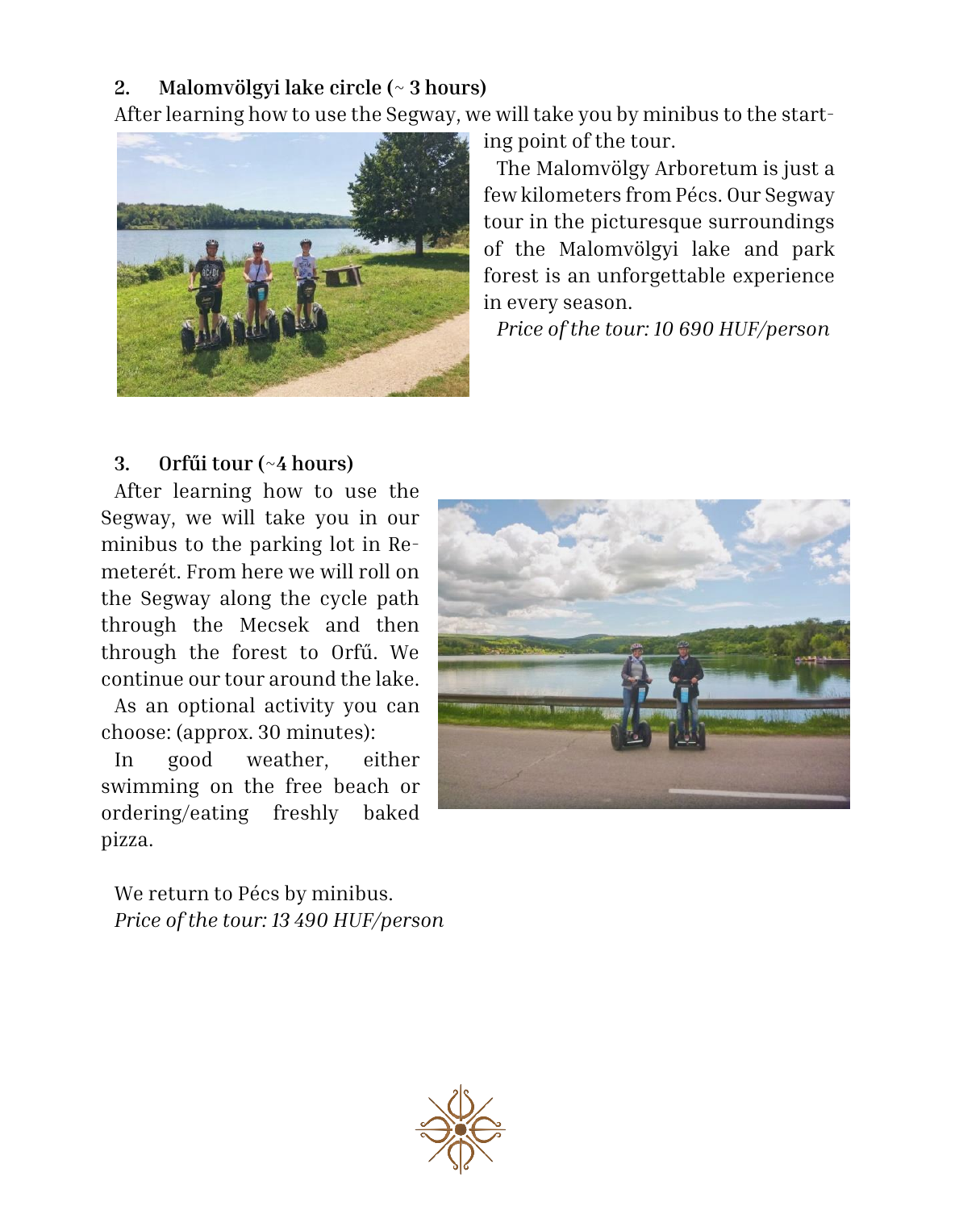

#### **4. Wandering in Villány**

From Pécs, we will take a minibus to Siklós, where we will change the transfer minibus to the Segway. During our tour, we will travel through the vineyards and wine regions of Villány on the Segway. For those who want a complete experience, you can also get to know the delicious wines and local specialties of the Villány region. We return to Pécs by minibus from Villány.

*Price of the tour: 17 890* 

*HUF/person*

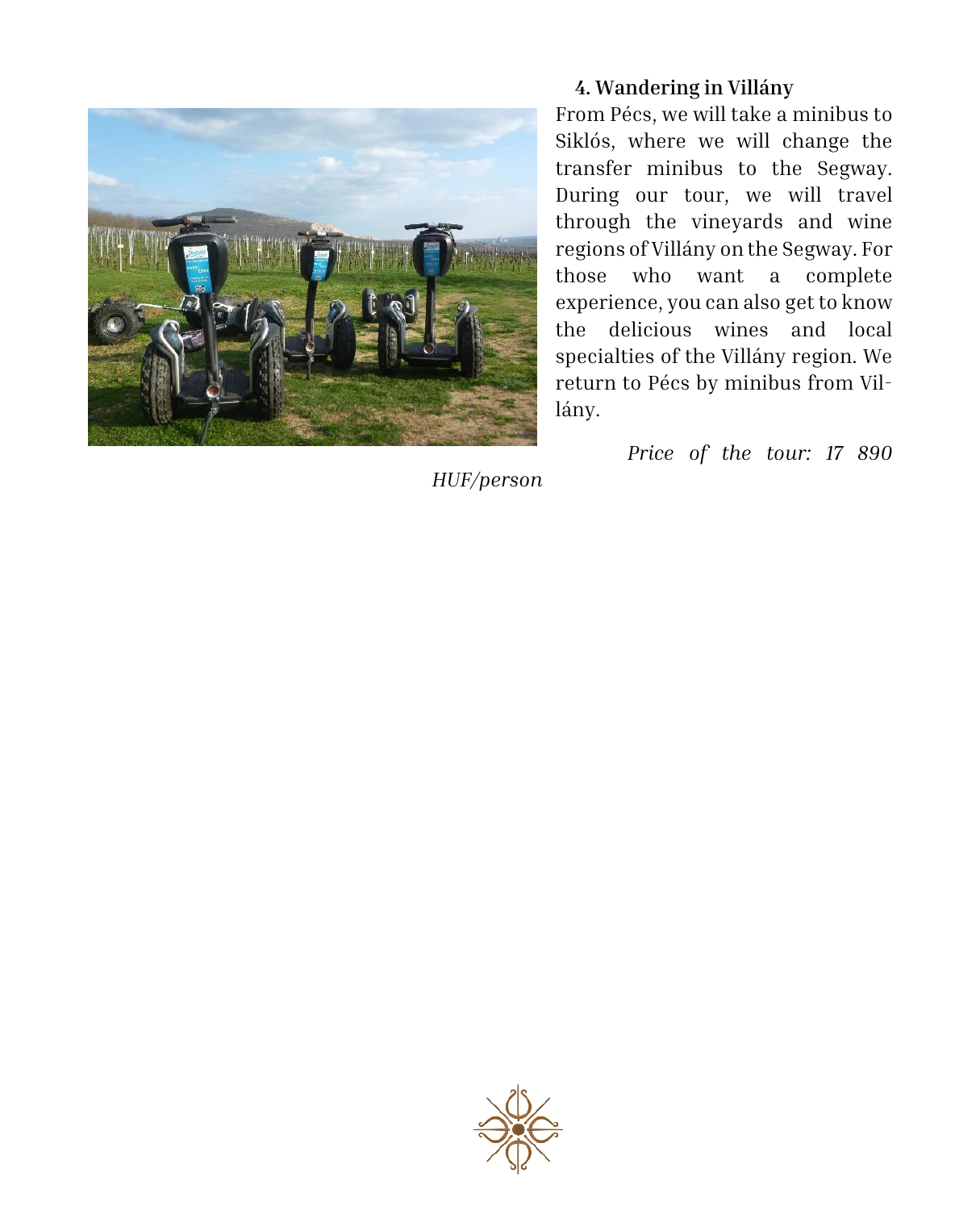# **HOME RULE**

# **AN INTEGRAL PART OF THE HOTEL AGREEMENT**

**Fibula Residence Hotel & Wellness** is a modern building complex in the downtown Pécs, surrounded by historical buildings. The accommodation is the perfect place for relaxing and recreation rich in experiences.

The hotel staff does everything to achieve the goals mentioned above, however, the cooperation of our Guests is also necessary. Please note and adhere to the following to ensure a smooth rest.

The policy forms an integral part of the service contract for the use of the hotel's services (hereinafter: the hotel contract).

#### **Check in**

Our Guest(s) receive a keycard, wellness cards, and room keys at the Reception after the registration of the Guests. For the registration, the registration form must be filled inaccurately. Self-identification is required therefore the presence of an identity document is compulsory. In the case of stateless persons and noncitizens of the European Union, the presentation and handing over of a stateless person's passport or passport is required by law.

The hotel rooms and apartments can be occupied from 14:00 until 20:00 on the day of arrival.

In case of earlier check-in, the hotel reserves the right to charge a surcharge as specified in the contract.

# **Check out**

On the day of departure, please leave the room between 6:00 and 10:00.

Please hand over the room key, key card, and wellness card together with the cardholder at the hotel reception upon check-out. In case of lost cards and keys, the hotel charges a 5000 HUF penalty.

In case of later check-out, the hotel reserves the right to charge a surcharge as specified in the contract.

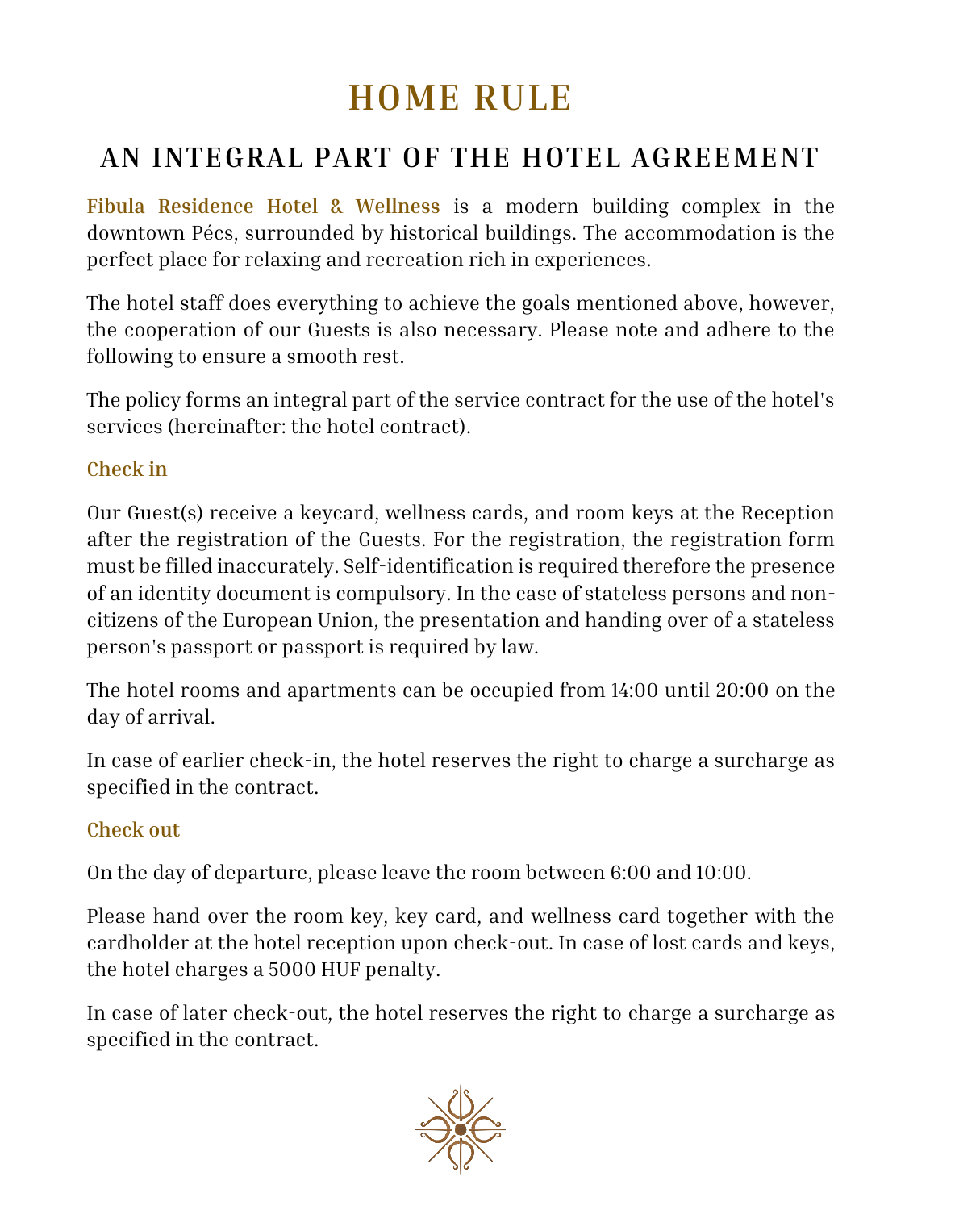It is possible to extend the stay at the hotel on the day of departure if the guest does not arrive in the room on that day (subject to availability).

The Guest is obliged to pay the price of the stay at the hotel, no later than at the time of the final departure from the hotel in the manner specified in the hotel agreement

In case of a refusal to pay for any reason, the hotel is entitled to withhold the Guest's items brought into the hotel and to enforce his lien on them.

The hotel will charge a surcharge for guests staying more than the number of guests booked in the room.

Guests are kindly requested to make sure on departure that the water taps do not remain open, the lights are switched off and the safe is open.

Luggage storage is available free of charge on request for a limited time only, however, the hotel will not be liable for any damages.

Seating, changing rooms, and showers are available on request at an additional cost, subject to availability.

Cold breakfast packages are available on the day of departure at an additional cost.

The time of th e Reception may be limited for some, e.g. special periods and/or special seasons and/or exceptional periods and/or public holidays and/or public holidays.

The time of the Reception may be limited during other periods and/or weekdays and /or weekends.

#### **Visitors**

Only guests registered at the reception (limited number and hours) can stay in the hotel rooms and the entire area of the accommodation, please welcome them in the lobby.

The Guest is responsible for his / her visitors.

Visitors must also be notified by completing the registration form.

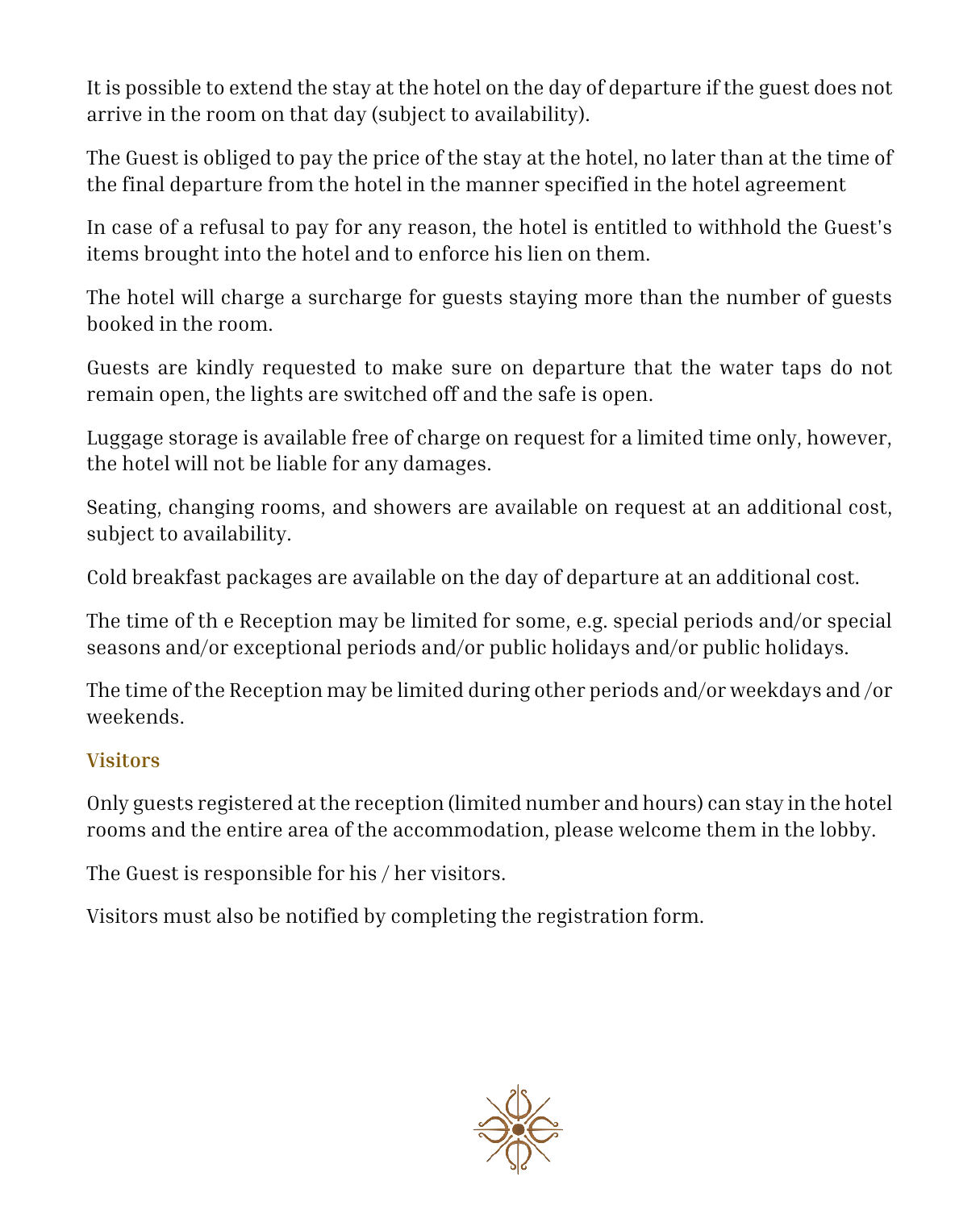We also provide a copy of the Rules and Policies to all Visitors to the Guests, and all Visitors are also required to read, understand and agree to follow the rules that apply to them.

Friends and family members of unregistered Guests are not allowed to use the apartments or common areas.

# **Guest under the age of 18**

Our hotel is an adult-friendly accommodation, so we welcome our guests from the age of 14.

Persons under the age of 18 are not allowed to drink alcohol in the hotel area. The parent of a person under the age of 18 and a person with legal capacity authorized by him/her is obliged to ensure/enforce this obligation. The parent or a person acting on his or her behalf is fully responsible for the legal, moral, and material consequences of a breach of this obligation.

Participants in the hotel's wine culture event are guests over the age of 18.

# **Hotel tools and equipment**

The Guest is obliged to use the hotel tools and equipment as intended. Damage resulting from improper use must be reimbursed by the Guest at the request of the hotel, but not later than before departure.

The furnishing and equipment of the hotel may be taken out of the hotel territory only with the prior written permission of the hotel. (eg textiles, rugs, etc.)

Any rearrangement of the hotel room or relocation of furniture may only be carried out by a hotel employee or his / her designated representative.

Taking a hotel thing without the prior written permission of the hotel is a criminal offense and in this case, the hotel will take the necessary criminal and civil action.

The Guest is obliged to notify the hotel of the failure of any of the hotel's tools, equipment, and facilities. The Guest is not entitled to correct the error himself or to attempt to correct it. The hotel will not be liable for any resulting damages.

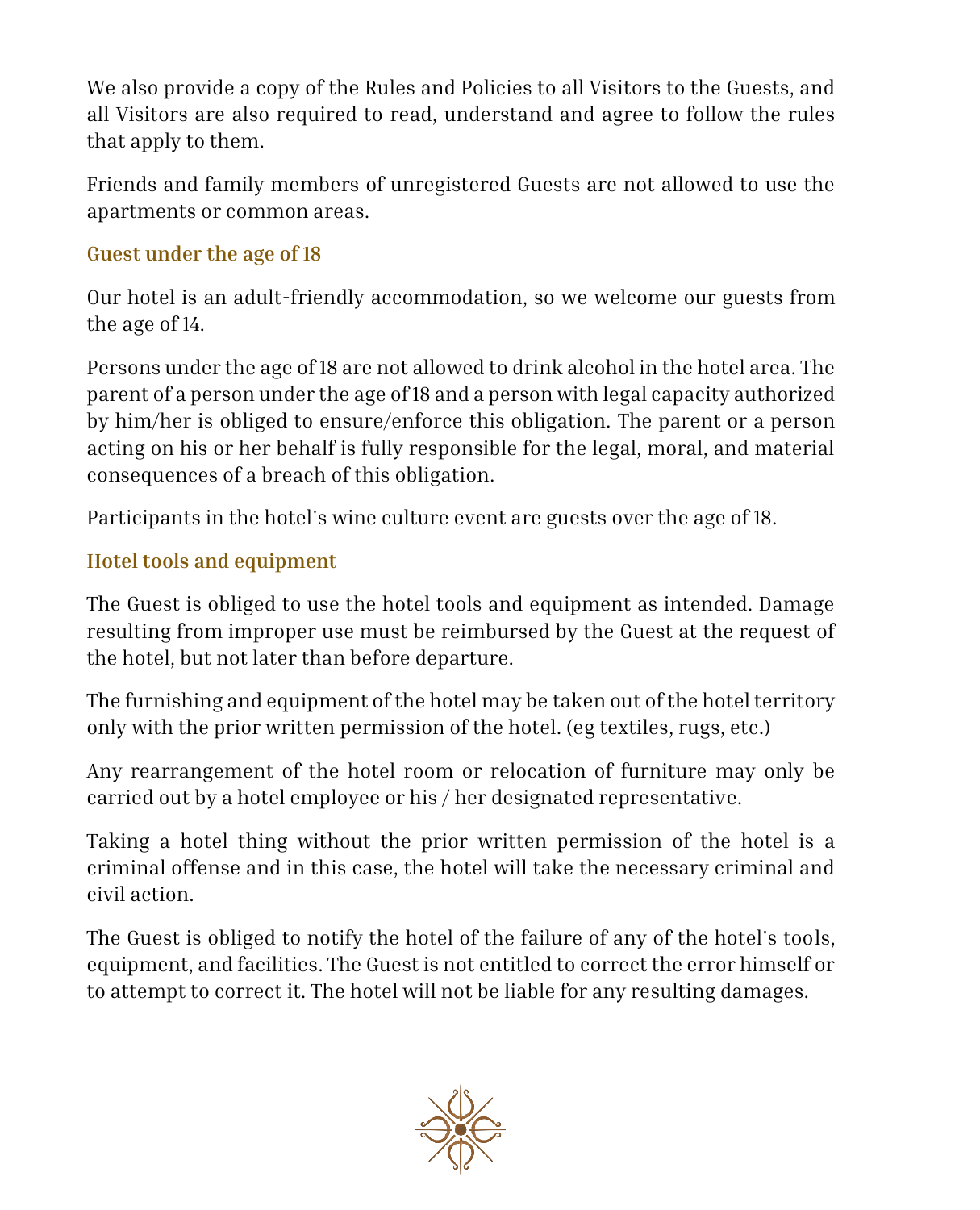#### **WI-FI**

The hotel has a Wi-Fi system, which can be used free of charge.

The guest will receive the password for the wi-fi connection at check-in at the hotel reception.

The hotel cannot guarantee the continuous, uninterrupted operation and availability of wi-fi.

The hotel will not be responsible for any direct or indirect damage to the Guest's device or its contents as a result of the use of wi-fi. The Guest uses the service at his own risk and responsibility.

# **Telephone**

There is a charge for using the room telephone. The hotel will automatically charge the guest's room bill to the guest's room bill based on the charges of the telephone company.

The call will be charged until the call is disconnected by replacing the handset.

Calls within the hotel are free of charge.

#### **Security camera system**

The hotel operates a security camera system in the building and its external (street) and internal (courtyard) environment for the safety of guests and the hotel, which continuously captures and records images 24 hours a day.

#### **Built-in safe**

Our hotel rooms have a built-in in-room safe.

The hotel specifically draws the attention of its guests to place their valuables, cash, and securities in the in-room safe. If you want to place a larger value, please contact our receptionist.

If the safe does not work or does not work as intended, the Guest must inform the hotel reception immediately. The Guest shall be responsible for damages resulting from failure to provide information or late information.

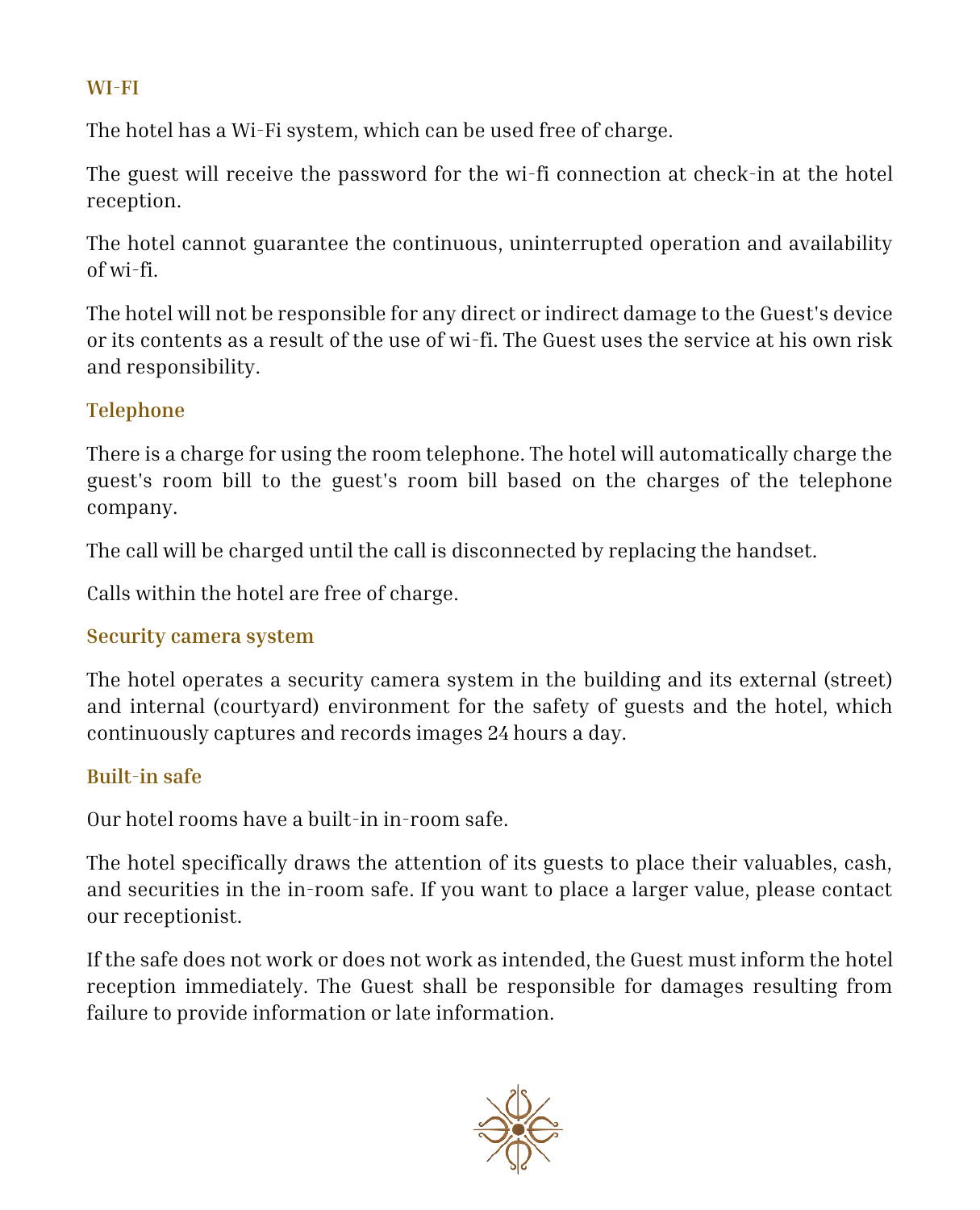The hotel is released from its obligation to pay compensation if it proves that the damage was caused by an unavoidable cause outside the Guests and staff, or that the damage was caused by the Guest himself.

The Guest uses the equipment, wellness, and other services of the hotel as intended, in the knowledge of his own health, physical and mental condition, therefore for damages resulting from improper use or use not in accordance with the actual health, physical and mental condition of the Guest the hotel does not take responsibility.

# **Wake up call**

The Guest may request a wake-up call at his own risk, which is a gesture of attention on the part of the hotel and is not part of the service under the hotel contract. The hotel will not be liable for any damages resulting from the failure to wake up or the late wake-up call.

# **Fire safety / Smoking**

The hotel is a non-smoking hotel, which means that smoking and the use of ecigarettes are prohibited in the hotel's closed areas (including guest rooms, apartments, room windows), public areas, and the entire open area of the hotel. Smoking is allowed in the designated smoking areas.

The hotel staff has the right to warn the Guests and any other person in the hotel to comply with this regulation and to stop smoking and using e-cigarettes. The Guest or any person staying in the hotel is obliged to comply with the regulations and to comply with any prompts. If the hotel is fined by the competent authority for the infringing conduct of a Guest or another person on the hotel premises, the hotel shall be entitled to transfer the amount of the fine to the person who commits the infringing conduct or to demand payment of it. (Eg cost of withdrawal from disaster management authority as a consequence of a false alarm, etc.)

In the event of a fire, the Guest is obliged to follow the escape route posted in the room and the instructions of the on-site firefighter.

Fire extinguishers are located in the corridors of the hotel, on each floor. In case of fire, the Guest is obliged to alert the reception immediately.

Using iron in the hotel room is not allowed.

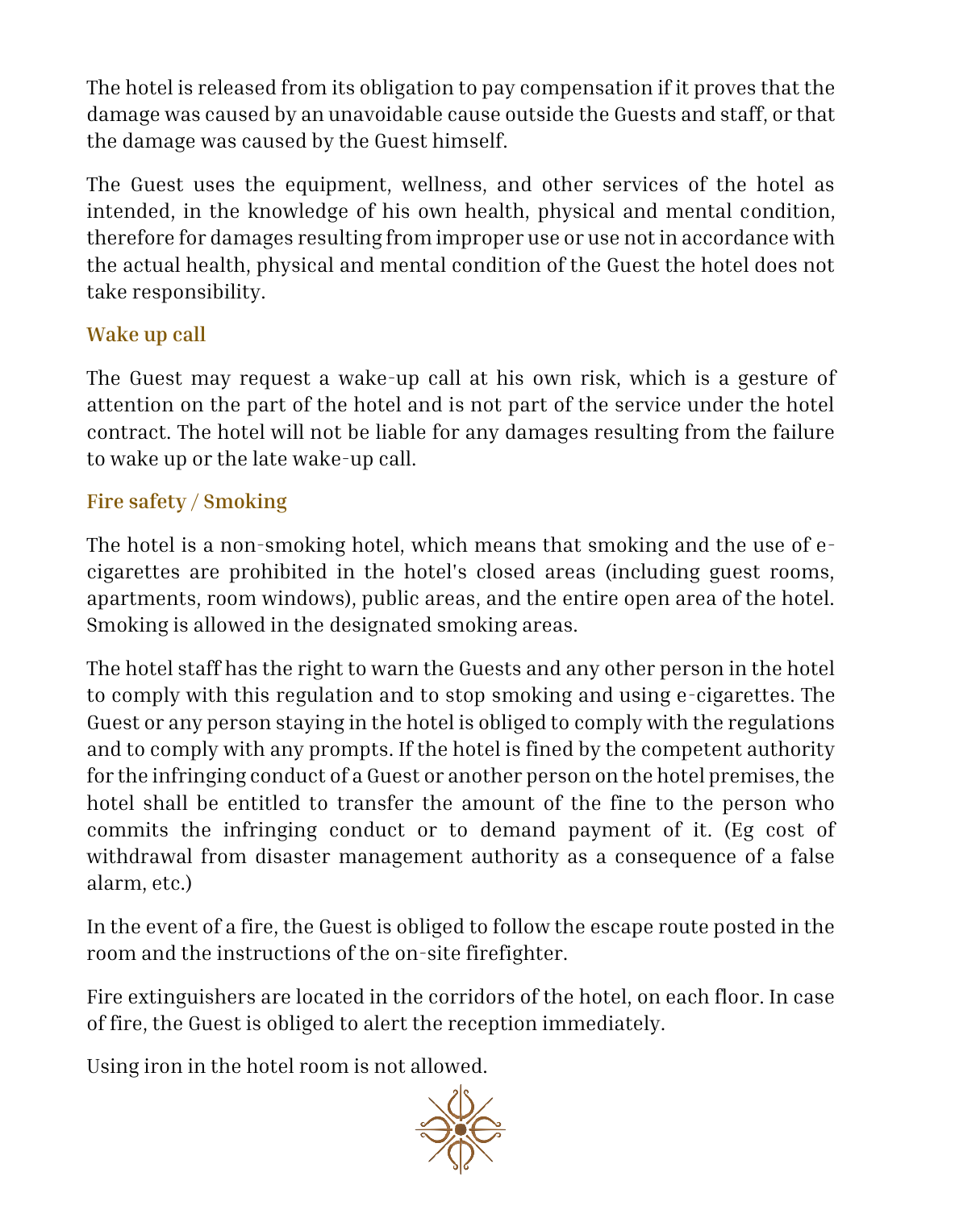# **Things not to be taken to the hotel**

- things classified as corrosive, flammable chemicals in the current legislation,

- waste,
- particularly expensive, high-value valuables, museum objects,
- fireworks, firecrackers, their parts, and components,
- things harmful to the environment and health,

- psychotropic substance,

- small and large animals (except guide dogs).

It is also forbidden to store or use hallucinogenic or mind-altering natural or chemical substances in rooms, apartments, corridors, communal areas, the garden, and virtually the entire hotel. In particular, it is forbidden to throw away the materials, packaging, containers, delivery aids, needles, and syringes needed for their use, or in a common room or on terraces or patios.

The Guest may bring the non-brought thing into the hotel area with the prior written consent of the hotel.

If the Guest brings something that cannot be brought into the hotel territory with the prior written consent of the hotel, the hotel may remove or remove it at the Guest's expense.

The hotel excludes any liability for damage caused by unauthorized use.

The Guest is fully and legally liable for any damage and injury caused to another Guest, person, or hotel by anything taken without permission.

#### **Abnormal behavior**

For the peace of mind of the guests, after 22:00, loudspeakers, music, activities with noise, sound effects, TV in the room, radio, etc. are forbidden to use.

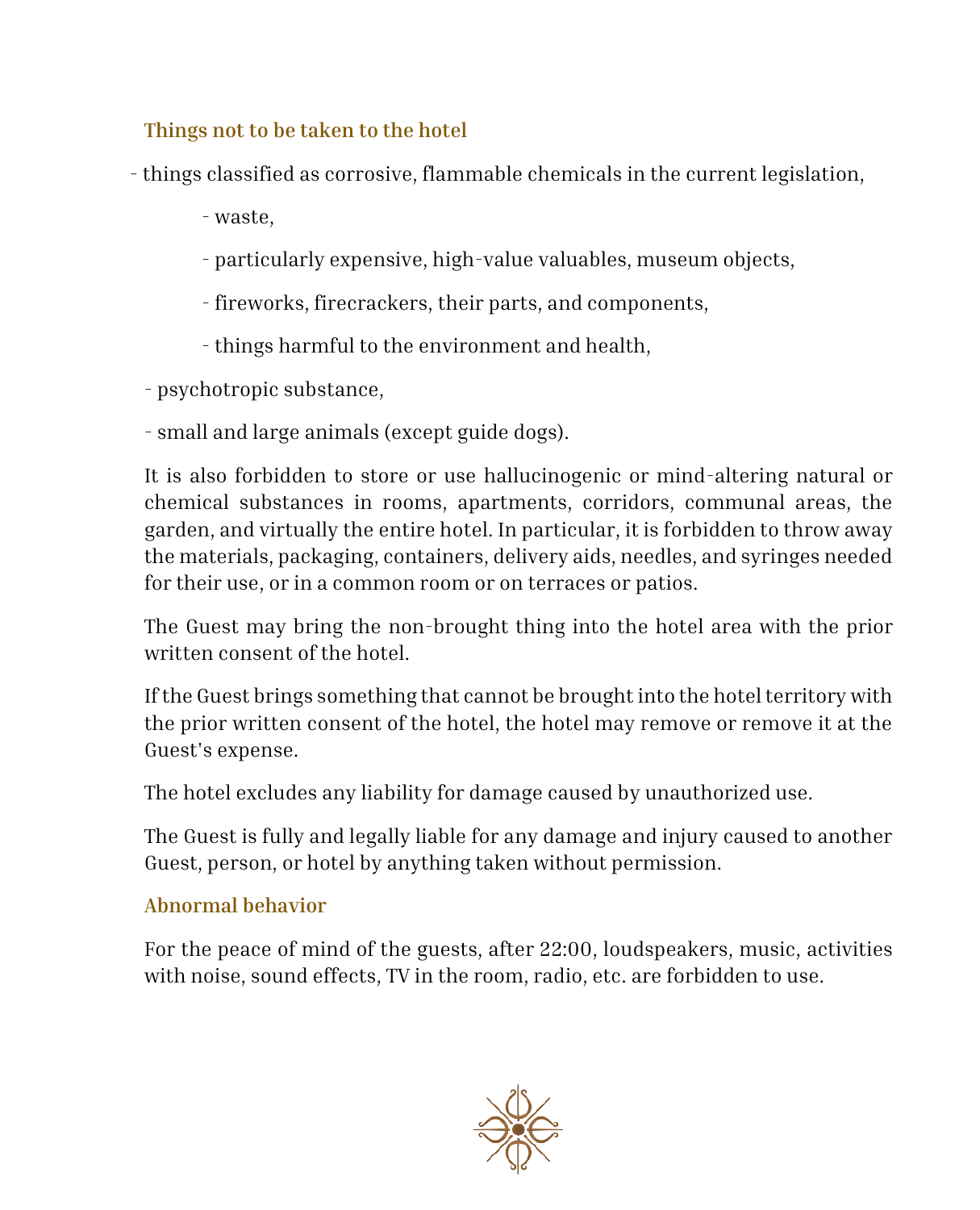All behaviors that disturb the peace, security, sense of security, and privacy of others are prohibited in the hotel area, regardless of the time; harassment or possibly intimidating others.

The hotel staff has the right to warn the disturbing and/or loud Guest. The first warning is free of charge, from the second warning the hotel will debit the warned Guest's room bill with HUF 5,000 each. After the third warning, the hotel reserves the right to terminate the hotel contract unilaterally with immediate effect and to expel the Guest from the hotel immediately without any obligation to compensate.

The hotel excludes its liability for any damage caused to other Guests by the Guest's conduct.

#### **Pets**

Pets are not allowed in the entire hotel, regardless of their size or type. If anyone violates this prohibition, a cleaning fee of 500 EUR or 555 USD will be charged without further consideration and the Guest must remove the pet immediately upon request.

The import or storage of exotic or dangerous animals/objects subject to a weapons permit is strictly forbidden in the hotel territory, in case of violation of which compensation of 1000- EUR or 1100 USD must be paid, and the hotel will take criminal action without further notice. launching.

It is forbidden to feed birds or other pets or wildlife that appear in the area.

#### **Lost and founds**

Items found can be dropped off at the reception where they will be registered. Food, groceries, and medicines will be destroyed by the hotel. The hotel can store the items for 3 months. If the rightful owner of the found object appears, he/she can take over the object by presenting and signing his / her identity document and reimbursing the costs incurred in custody. Items that cannot be retained by the hotel due to their size, weight, or other characteristics will be handed over by the hotel to the territorially competent clerk without delay.

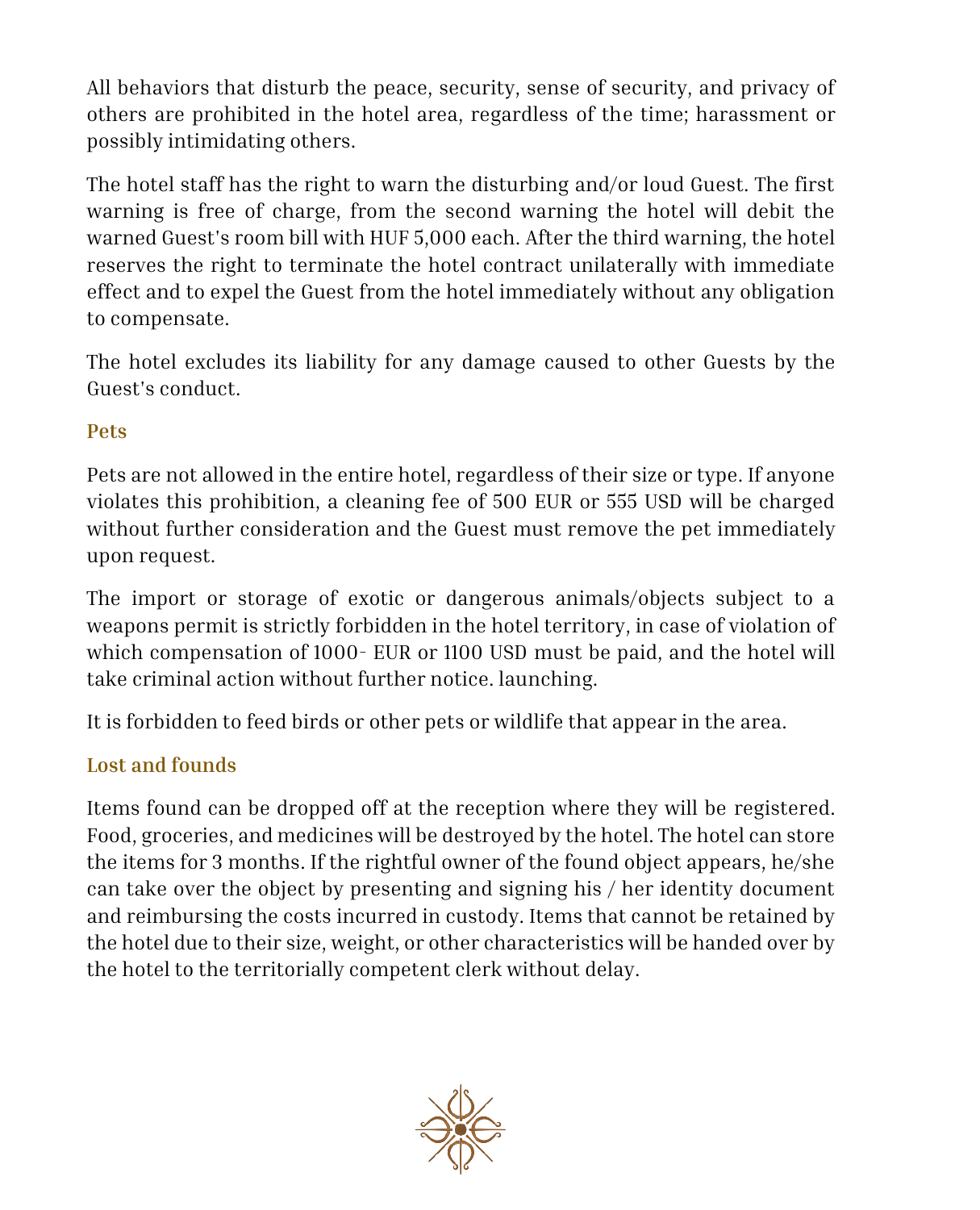# **,,Do not disturb" Sign**

The hotel staff cleans the room continuously from 07:00.

If the Guest uses "Do not disturb!" by placing a warning sign on the outer door handle of the room door, it indicates that the hotel staff will not disturb, knock or enter the room.

The "Do not bother!" warning sign shall be placed by the Guest on the outer handle of the front door at his own risk and responsibility. If the sign is found on the day of departure of the guest, and the Guest does not respond to the hotel's phone call, the hotel staff can enter the room at any time after 11:00.

In an emergency (eg fire, terrorist attack, etc.) without prior telephone call or when the hotel assumes, based on the information available to it, that the Guest's life, health, safety or security is or may be in danger and the Guest If you do not answer your phone call, the hotel staff will allow you to enter the room.

The hotel will not be liable for any damage or injury resulting from the improper use of the ..Do not disturb!" warning sign.

# **Daily cleaning**

The rooms are cleaned once a day between 07:00 and 15:00.

If the housekeeping staff during this period on the outside door of the room "Do not disturb!" warning sign is found, the room will not be cleaned, so the Guest cannot claim a fee reduction or compensation.

For environmental reasons, the hotel only changes towels placed on the bathroom floor.

Bed linen is changed every 3 days for longer stays.

On request, bed linen is changed daily, for an extra charge, both in our apartments and in our hotel.

Daily cleaning in the apartments is available for an extra charge of 5.000 HUF/application.

Bed linen in the apartments is changed every 5 days for longer stays.

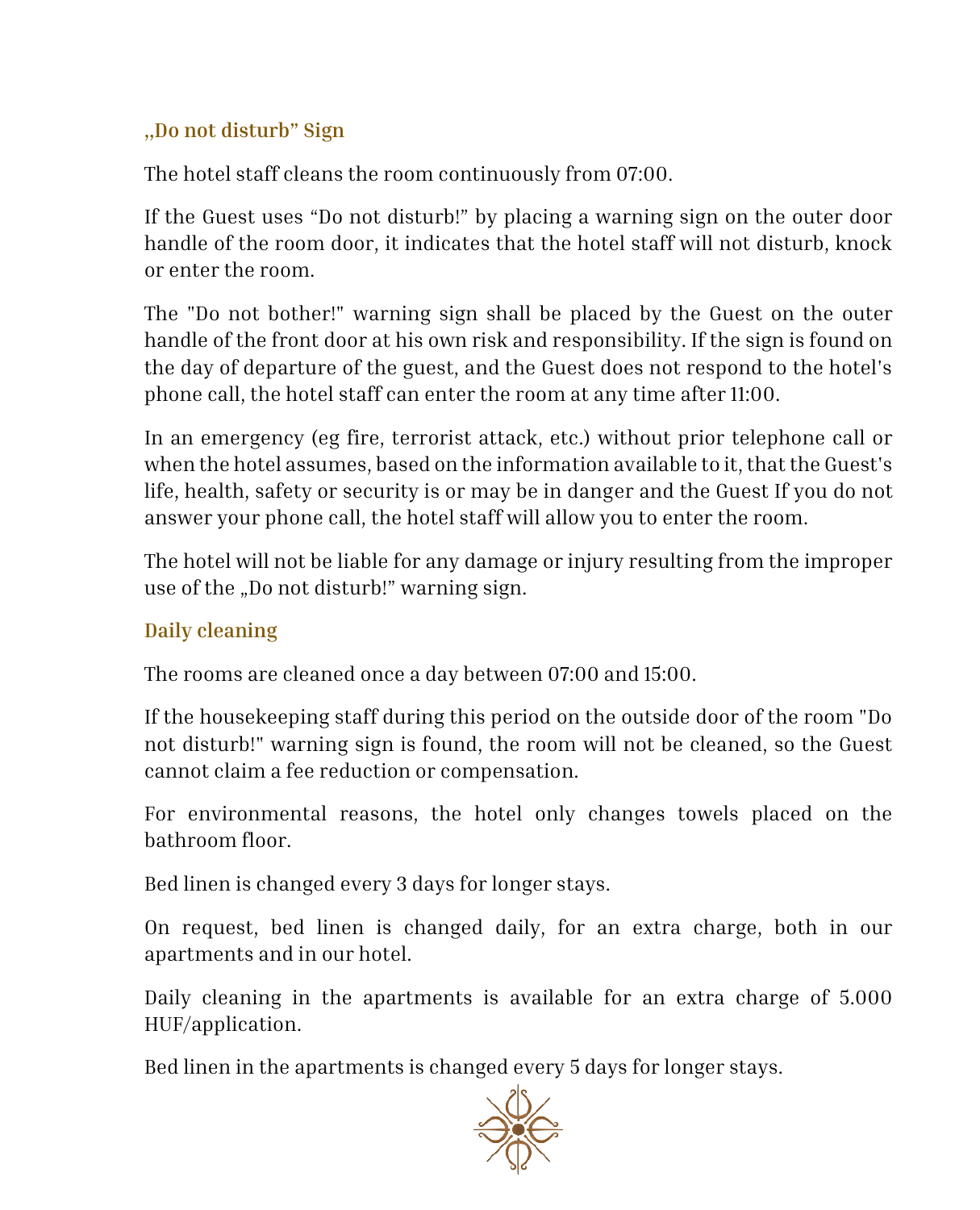In the apartments, guests can ask for a change of towels at the reception or from the housekeeper.

# **Washing and ironing**

The hotel does not undertake laundry, ironing, or dry cleaning, however, at the request of the Guest, it organizes the washing, ironing, and dry cleaning of the Guest's clothes.

The hotel can help arrange laundry, etc. The company is not a contributor to the hotel and therefore does not take responsibility for the work of the company.

According to the hotel's fire policy, ironing is not allowed in the room.

The reception staff can provide information on the use of self-service machines (washing machine and dryer) on site.

# **Lobby bar**

Our hotel's lobby bar is open 24 hours a day, 7 days a week, along with the reception.

# **Wellness bar**

The bar in the wellness area is open Monday to Sunday from 8:00 to 20:00.

# **Parking**

For a fee, hotel guests' cars can be parked in the hotel's closed car parks (underground garage or surface).

Drive in the parking lot according to traffic regulations. The permissible speed of the vehicles is 5 km/h.

If the Guest wishes to use the car park, he/she must indicate the vehicle registration number on the registration form at check-in. If this is refused, the car park cannot be used. The guest is obliged to compensate for damages caused by the car parked by him.

Visitors arriving at the Guest may use the outdoor car park for a fee, according to its rates.

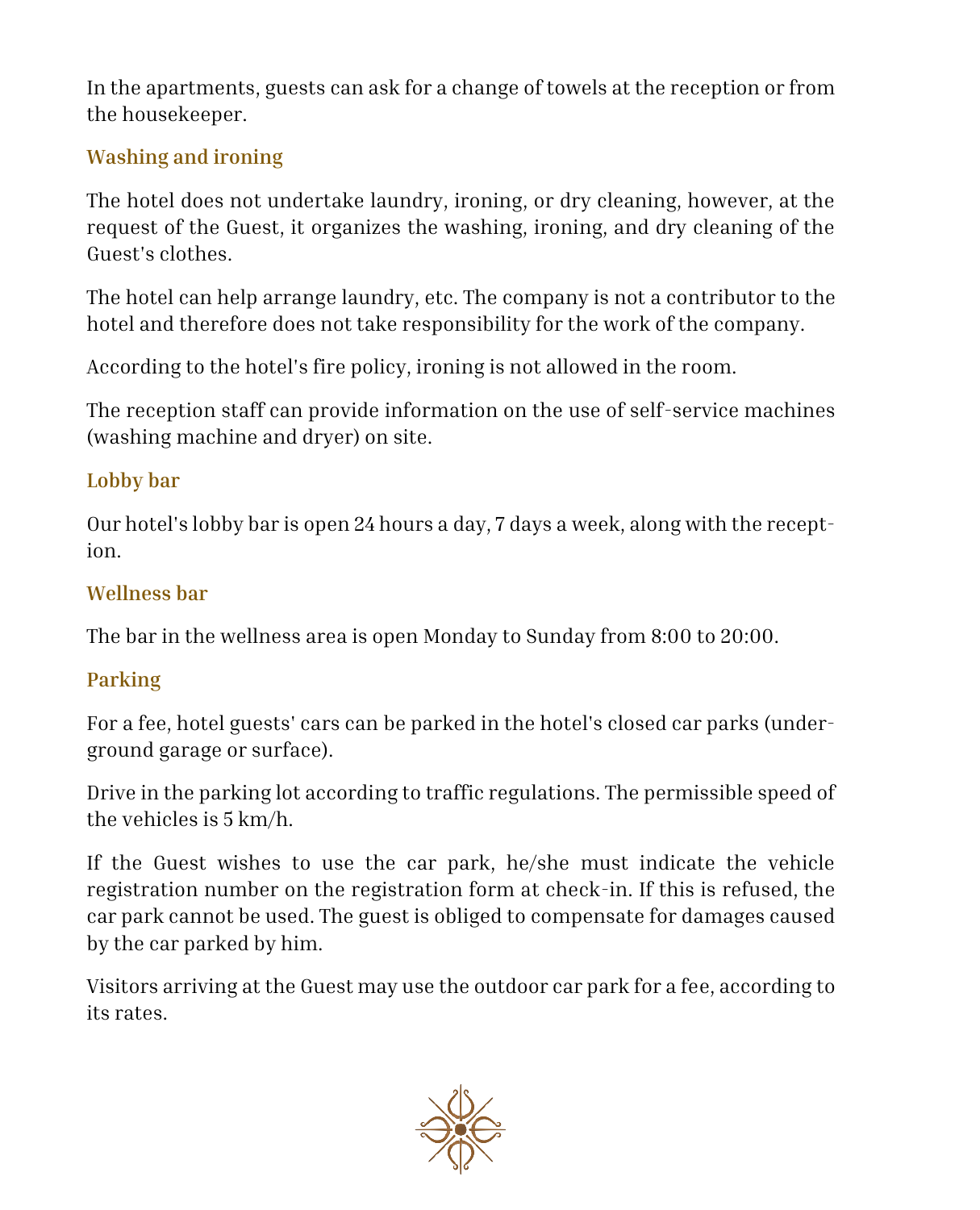It is not possible to carry out repairs or extraordinary maintenance in the car park and garage. Minor vehicle repairs are permitted as long as the area is cleaned after the repair has been completed, but only in exceptional cases and if the area is not contaminated.

# **Privacy policy**

The hotel will only inform the third party, including the Guest's close relatives, about the Guest's current, past, or future stay in the hotel without the prior written permission of the Guest. This prohibition on the information does not apply to inquiries under the law.

The Guest acknowledges that the hotel is obliged to provide the requesting authority with the personal data of the Guest requested in the request if the legal conditions exist. The hotel may not object to the provision of information based on a law, official or court decision.

#### **Wellness department**

#### **Opening hours from 1 January to 31 December:**

Both weekdays and weekends: 08:00 to 20:00 Cleaning break: between 12:00 - 13:00

#### **Opening hours of the SPA may vary.**

*You can read about the use of our wellness department in the policy issued for it, where you can learn about the magical beneficial effects of the swimming pool, jacuzzi, steam cabin, Finnish sauna, light and aromatherapy room, salt room, experience shower, ice machine.*

Please note that the wellness area is closed every day between 12:00 and 13:00 due to cleaning.

# **Epidemiological rules**

In case of an epidemic, the rules and recommendations introduced in our hotel can be read on our website:

[www.fibulahotel.hu](http://www.fibulahotel.hu/)

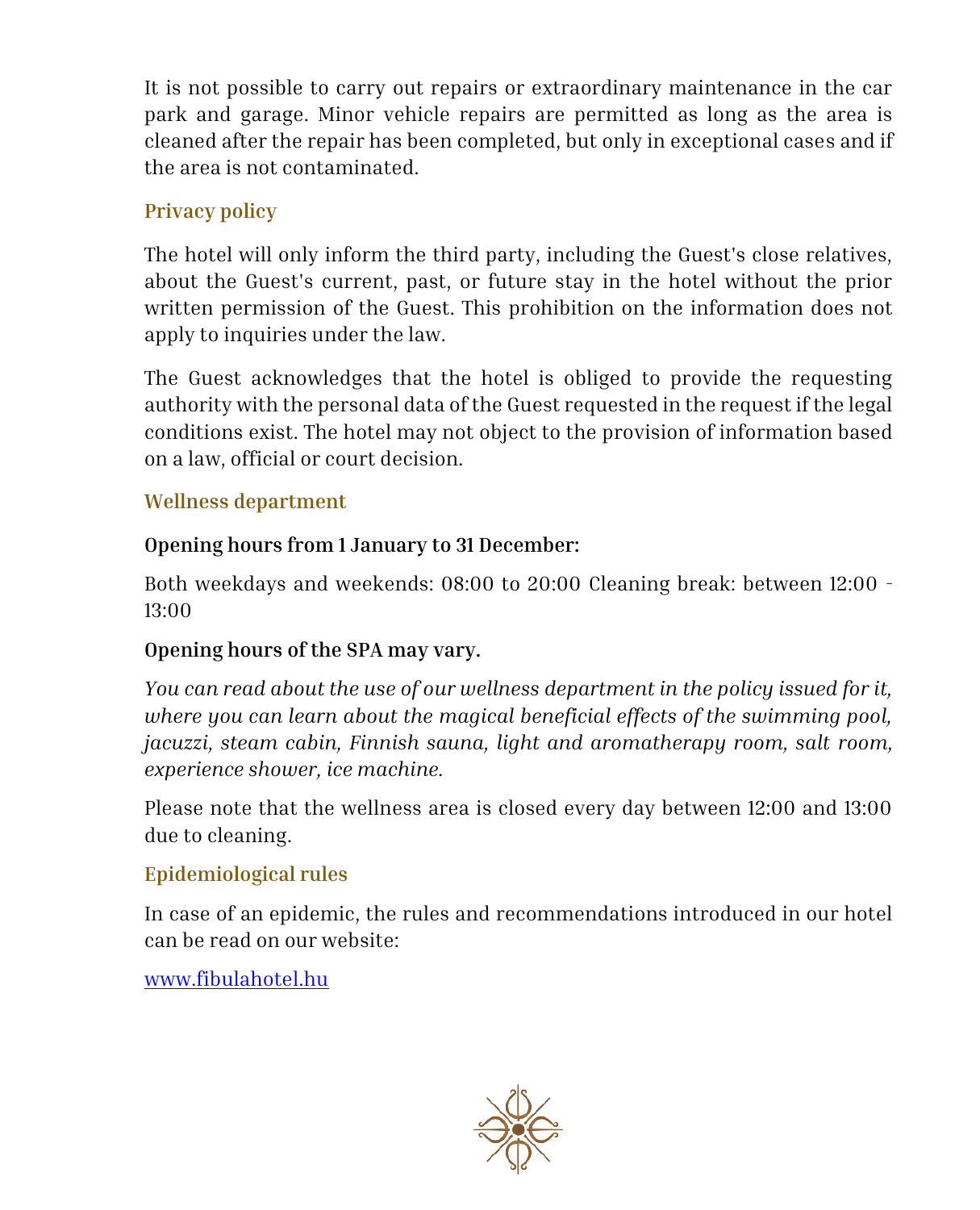If you have any further questions, please feel free to contact our hotel receptionist.

We hope that Fibula Residence Hotel & Wellness will meet your expectations!

We wish you a good rest!

# **Do not forget to share your experiences!**

Facebook: Fibula Residence Hotel & Wellness Instagram: @fibulahotel **Contact** Address: 7621 Pécs, Jókai utca 17-19. and Teréz utca 9. Email[: info@fibulahotel.hu](mailto:info@fibulahotel.hu) Phone: +36 72 954 193

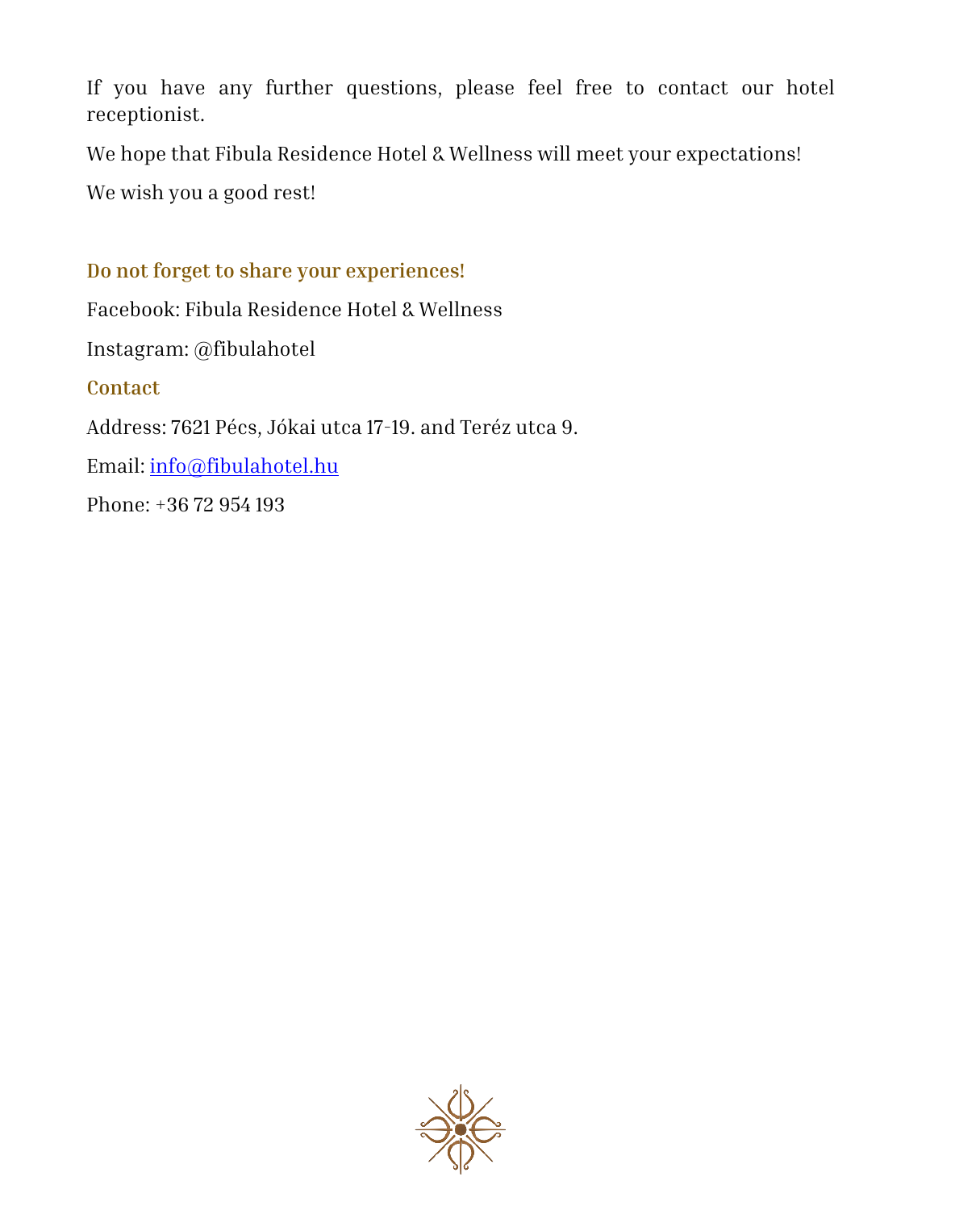# **GENERAL INFORMATION**

#### **Bed mattress**

If you find the mattress on the beds hard, we can provide a topper on request. Please contact Reception.

#### **Change of bed linen and towels**

Bed linen is changed every 3 days to protect the environment and ensure longterm sustainability. If you would like us to change your bed linen/towels daily, or if you need more, please contact our Reception!

#### **ATM, Bank**

There are several banks and ATMs within a few minutes' walk in the city centre. For more information, please contact our colleagues at Reception.

#### **Bar**

Drinks are available in the lobby bar from 0-to 24 hours.

Room service is available on request from 0-24 hours.

#### **Check-in**

Contactless check-in is possible, please contact our Reception staff.

Rooms and suites can be booked from 14:00. If you arrive earlier than this, we cannot guarantee that your suite will be ready. If the suite is booked earlier, the hotel may charge a surcharge.

Upon check-in, guests will receive a magnetic card, a wellness card, and a room key, which must be handed in at the reception upon check-out.

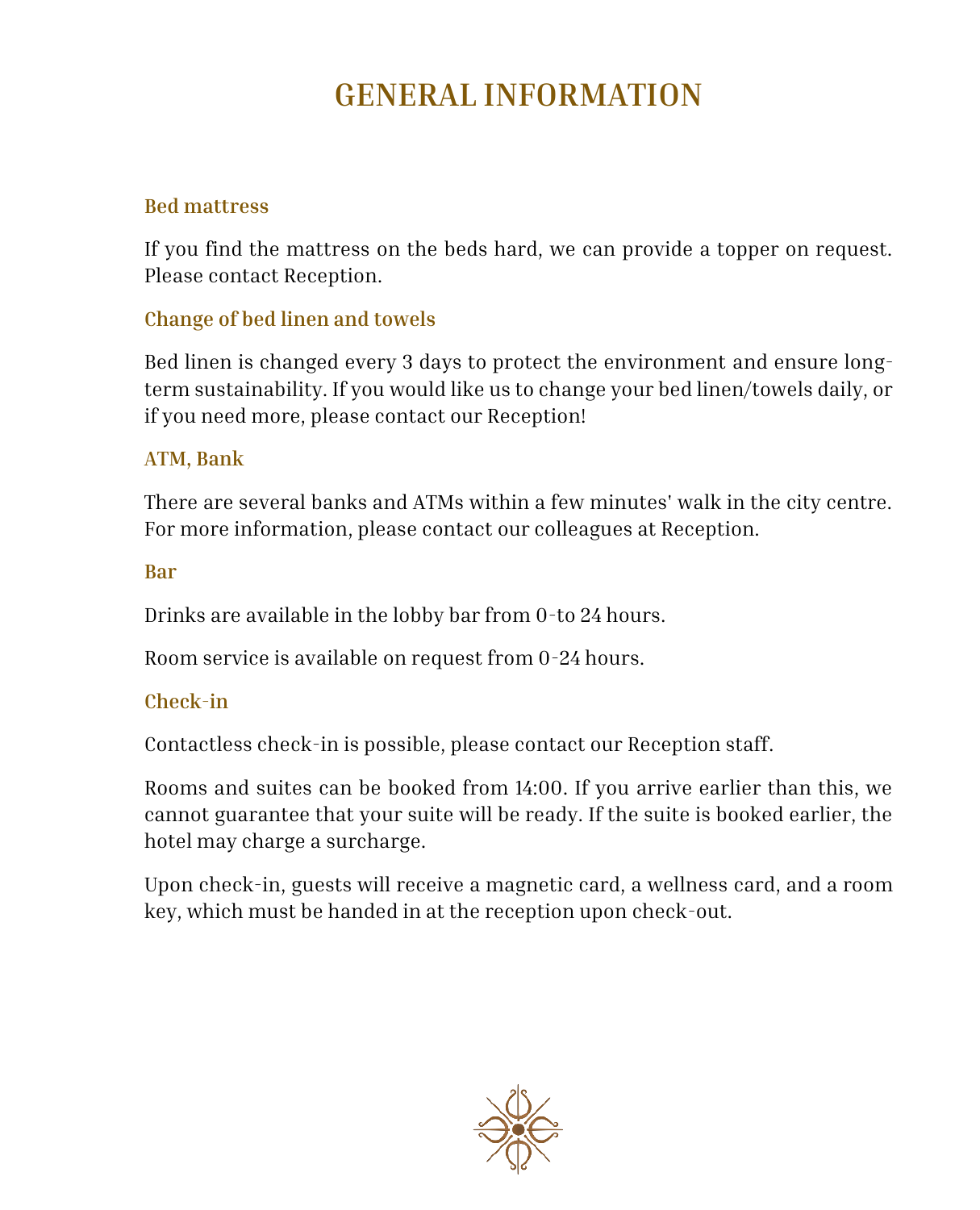#### **Shoehorn**

A large shoehorn is available in each room.

#### **Shoe shine machine**

The shoe shine machine at reception is for use at your own responsibility.

#### **Shoe cleaning kit**

Please inform Reception if you require a shoe shine kit.

#### **Luggage storage**

Your luggage will be collected by the Reception staff free of charge for safekeeping, but the hotel cannot be held responsible for any damage.

# **Parcel delivery**

Please contact the Reception staff if you require any assistance.

#### **Smoking**

From 1 January 2012 smoking is prohibited in all enclosed public places in Hungary, including the Fibula Residence Hotel. We have designated smoking areas in our courtyard. For information about tobacco shops, please contact our Reception!

# **Umbrella**

A limited number of umbrellas are available free of charge. Please contact us for more information.

# **Extra blankets, pillows**

Extra blankets and pillows are available on request at our Reception.

# **Wake up call**

Guests may request an alarm call from our Reception staff at their own risk. If the requested wake-up call is not received or is delayed

The hotel cannot be held responsible for any damage caused by a delayed wakeup call.

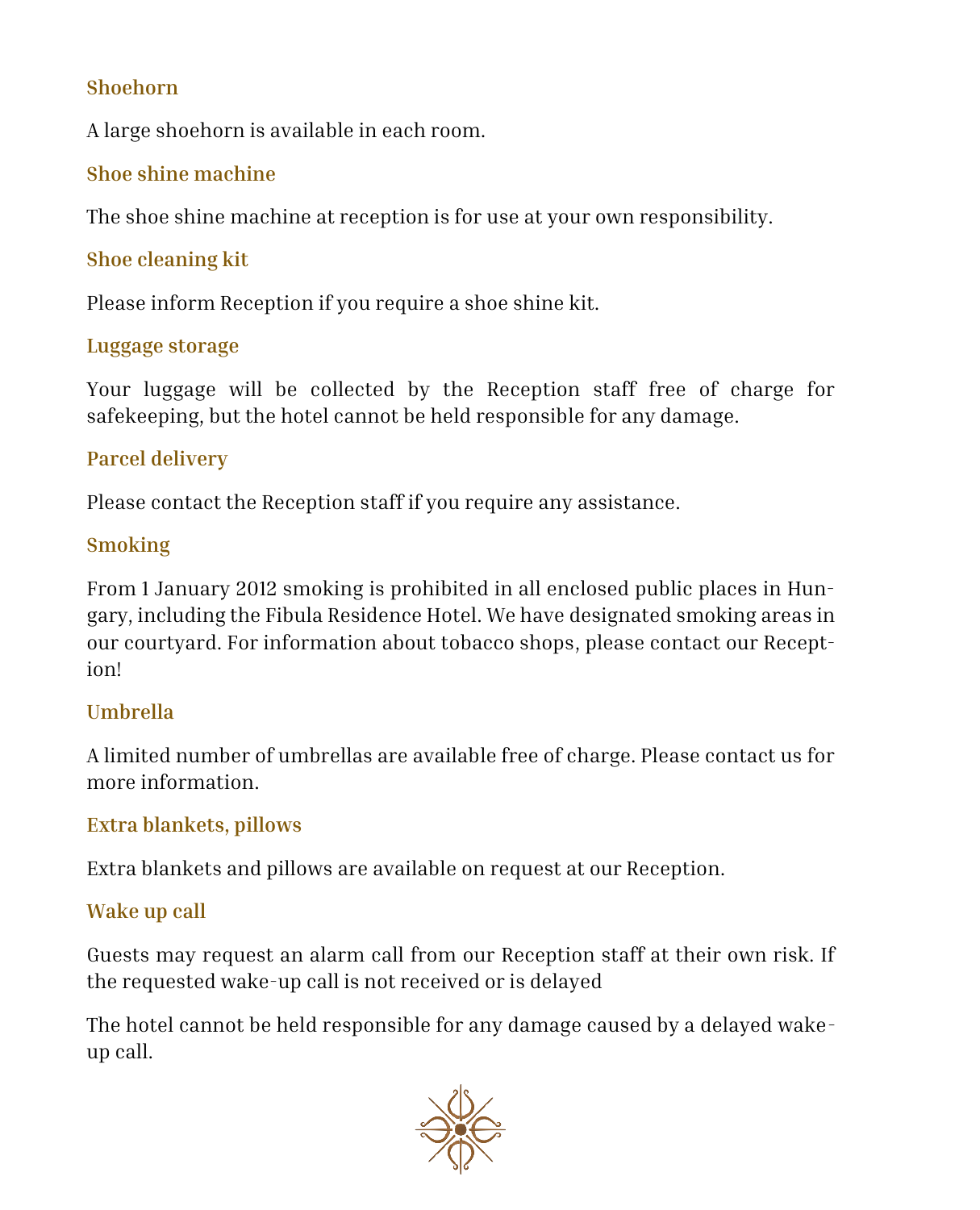# **Bathrobe, towel and sauna towel**

Upon arrival, guests will receive various cards, which can be requested free of charge at the reception desk of the wellness area.

After use, the laundry towels (daily), the sauna towels (daily) and the bathrobe (every 3 days) must be returned to the wellness reception. The bathrobe can be changed every 3 days during the stay, otherwise the Guest can request it at the reception for an extra charge.

If the robe is returned to the Wellness Reception, our staff will return the card, which must be handed in at the Reception upon check-out.

In case of failure to return the cards, or in case of loss or non-return of the textiles, a surcharge of 5.000.-Ft. per piece will be charged at the hotel reception upon check-out.

#### **Heating**

For questions about the use of wall-mounted thermostats, please contact our Reception!

Please note that the heating will not be switched on if the outside temperature is permanently above 16°C. Thank you for your understanding!

#### **Pharmacy**

SIPO Pharmacy, Kossuth Square +36 72 511 726

7621 Pécs, Irgalmasok utca 18.

Pharmacy on duty: SIPO Zsolnay Pharmacy +36 72 516 760

Zsolnay Vilmos u. 8. (next to Penny Market)

# **Hair dryer**

Our apartments are not equipped with hairdryers, but they are available on request at the Reception.

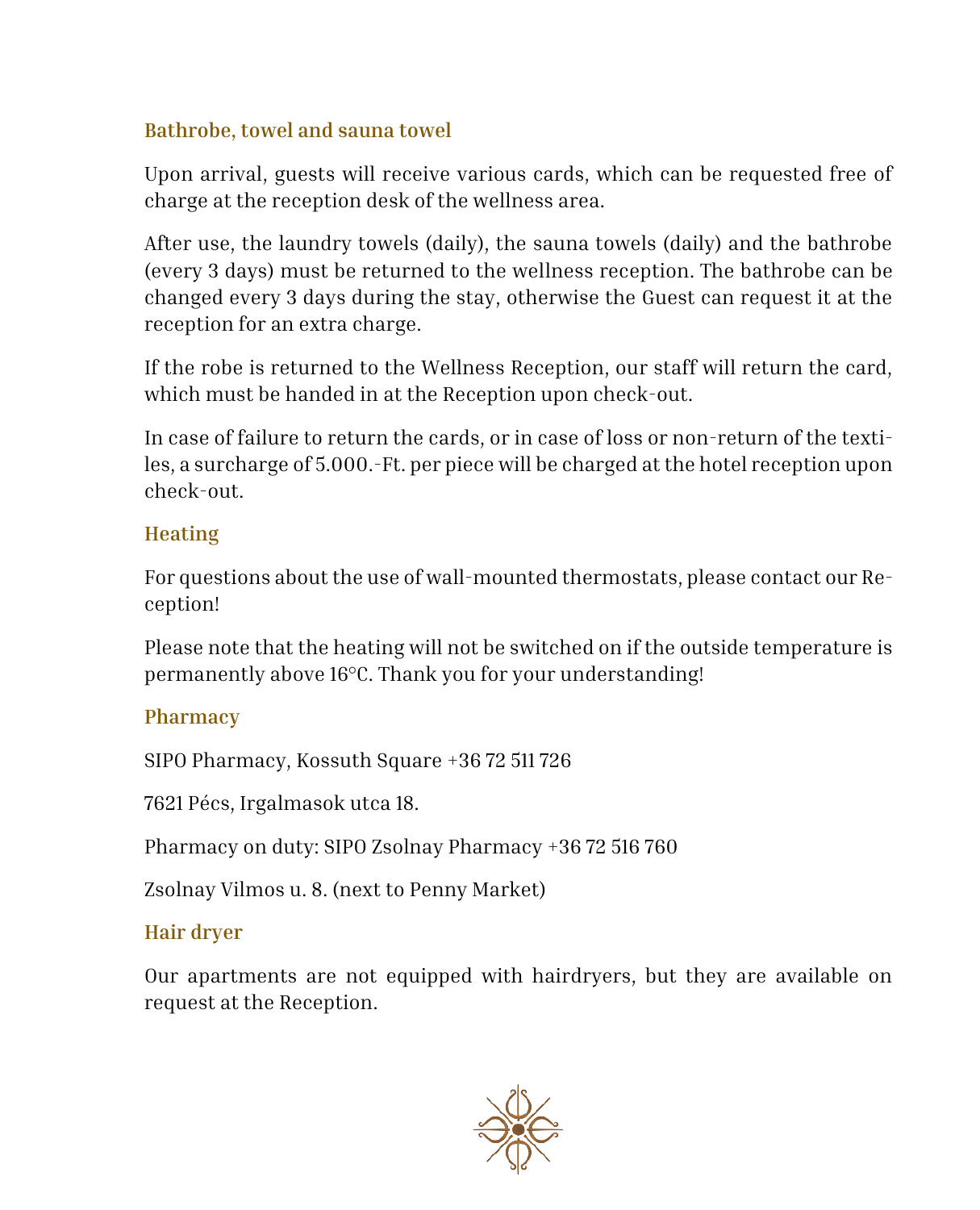#### **Pets**

Small and large pets are not allowed in the Fibula Residence Hotel &

Wellness is prohibited.

# **Credit card, debit card, SZÉP card**

We can accept the following credit cards at our hotel:

Eurocard, Mastercard, Maestro, Visa, Visa Electron.

Payment by SZÉP card is also possible at the accommodation and catering pockets (for OTP, K & H, MKB SZÉP cards).

# **Internet**

Wireless internet is available in our rooms and public areas

wireless internet in our rooms and halls at your own risk and free of charge.

Wifi code within the hotel: FibulaVendeg20

Wifi code in the apartments: you will find it on the bottom of the router

# **Maintenance**

If any equipment in your room is not working properly

in your room, please contact our Reception!

#### **Please do not distuber us!**

The Guest will be asked "Please do not disturb!" sign on the outside door handle of the room, the Guest expressly indicates that hotel staff will not disturb, knock or enter the room.

# **Check out**

You must check out of the room by 11:00 on the day of departure. Please contact Reception for an extension!

Please hand in your magnetic card, wellness cards and room keys upon checkout. In case of lost or unreturned cards or keys, the hotel will charge a penalty of 5.000 HUF/unit.

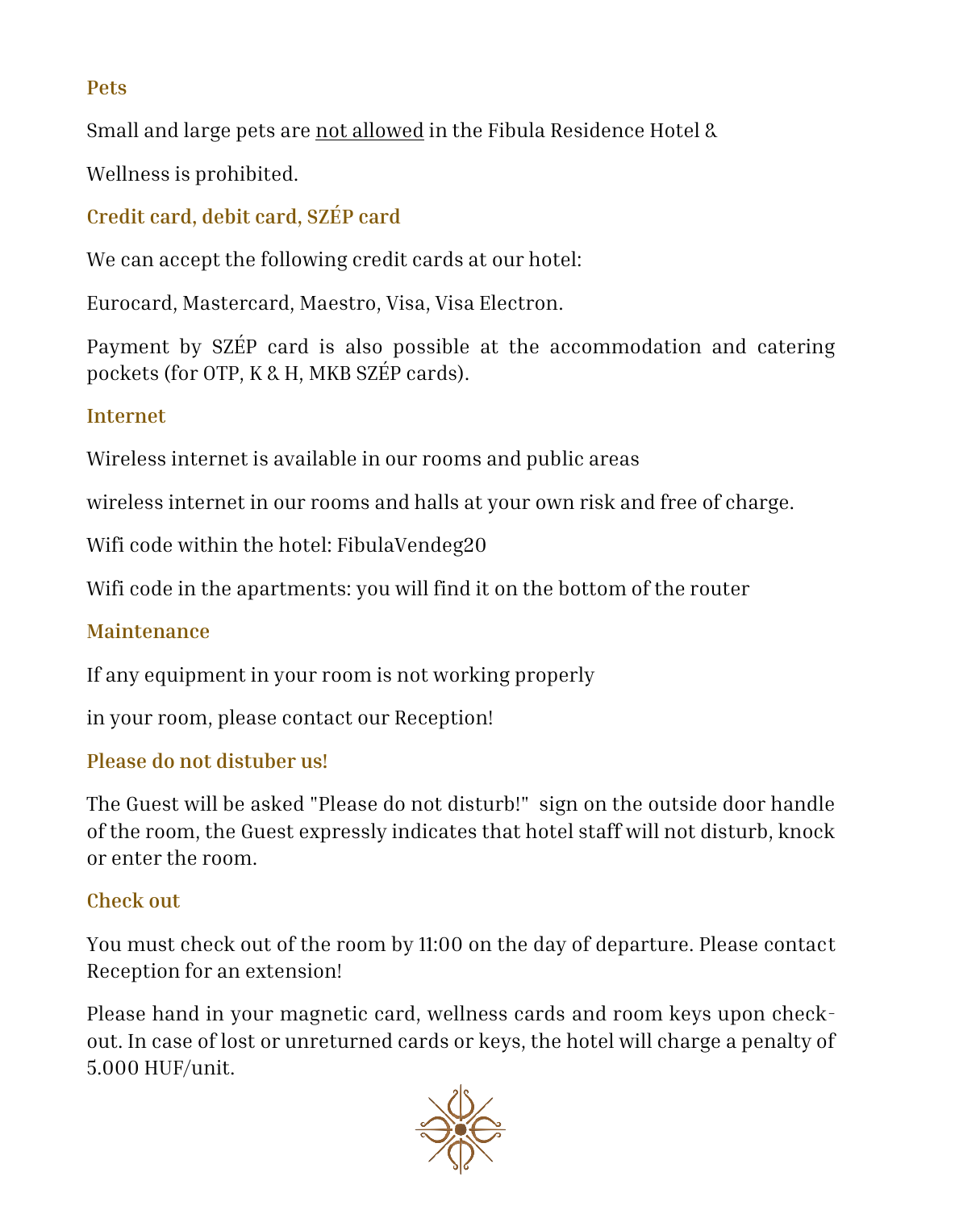Please contact our Reception staff for contactless check-out.

# **Carriage driver**

Available 16/24 hours

# **Air conditioning**

For any questions regarding the use of the control panel on the wall, please contact our Reception!

The air conditioning is permanently activated above 25 degrees. Thank you for your understanding!

Air conditioning is only effective with closed windows and doors!

# **Laundering**

The hotel does not do laundry, ironing and dry cleaning, but will organise the washing, ironing and dry cleaning of the Guest's clothes (within 2 hours) upon the Guest's request. The hotel will assist in the organisation of the service, therefore the hotel is not responsible for the work of the company.

# **Laundry**

The complex has a self-service laundry. For further details please contact our Reception!

# **Printing facilit**

Please contact our Reception for more details.

# **Medical on call**

Janus Pannonius Clinical Block (former 400-bed clinic)

7624 Pécs, Ifjúság útja 13.

Phone: +36 72 505 104

For more information please contact our Reception!

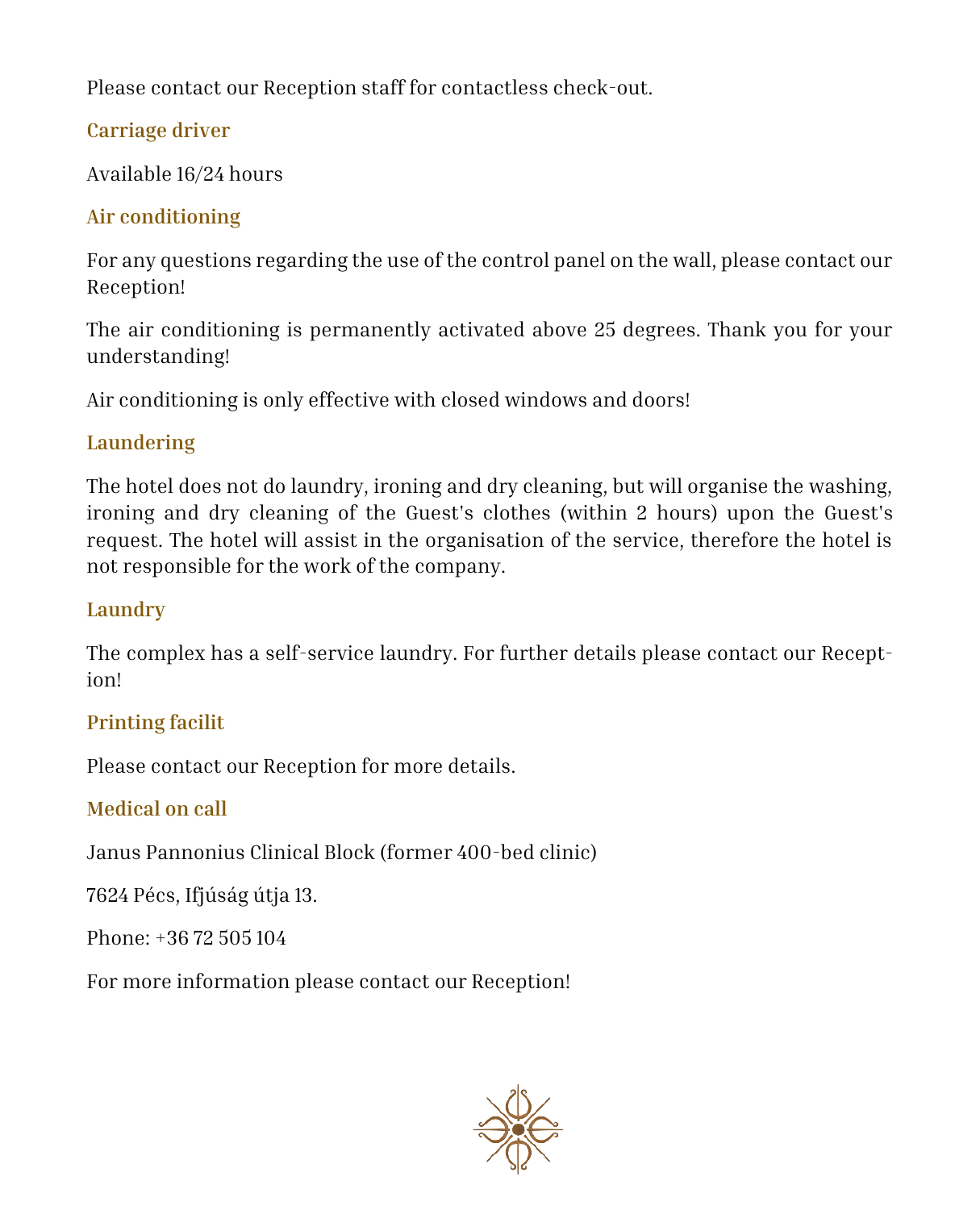# **Parking**

We have a limited number of parking spaces available in our underground car park or in our external car park.

For more information and valet parking services, please contact our Reception.

#### **Reception**

0-24 hours at the disposal of our guests

# **Meeting rooms**

Sorbus pinceterem and Primula conference room

# **Breakfast**

Buffet breakfast is served in the Sorbus Room every day between 8:00-10:00. Breakfast times may vary during peak periods. If you prefer to have breakfast earlier, please contact our Reception.

# **Safe**

All rooms and suites have a built-in safe. Keep the safe open by pressing the red button (on the back of the door).

A yellow light will then flash. Enter 3 to 8 digits or press the "B" button. The new code is indicated by a beep.

To open the door, enter the correct code and press 'B'. Turn the knob within 5 seconds and the door will open. When leaving, please leave the safe door open!

# **Entertainment**

Our reading corner has a range of books, cards and board games. There are also chess and foosball tables in the hotel.

# **Cleaning**

Daily cleaning is between 7:00 and 15:00. If you do not wish to use our service, please hang a "Please do not disturb me" sign on the outside door handle. Please do not disturb!